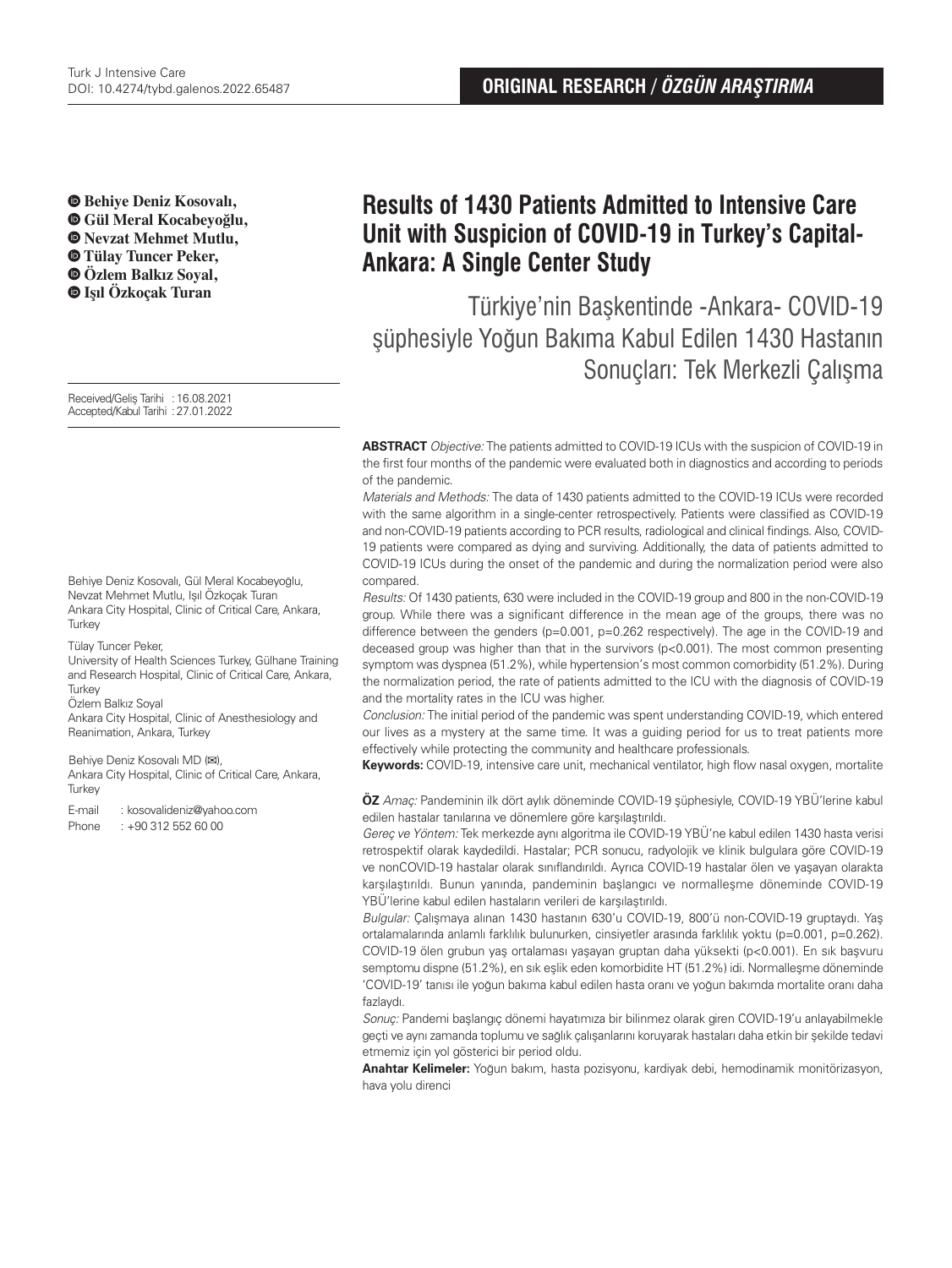## **Introduction**

A pandemic is defined as an epidemic occurring worldwide, or over a vast area, crossing international boundaries and usually affecting many people (1). The coronavirus disease-2019 (COVID-19) pandemic, which first appeared in China in December 2019 and is caused by severe acute respiratory syndrome coronavirus-2 (SARS-CoV-2), has impacted all over the world. In Turkey, the first case was detected on March 11, 2020 (2).

The high rate of transmission of the disease caused an increase in the number of cases. Accordingly, the number of patients admitted to the hospital, the frequency of hospitalization, and the need for intensive care (3). COVID-19 can be asymptomatic or with symptoms similar to upper respiratory tract infection, and it can also cause symptoms that progress to respiratory failure and acute respiratory distress syndrome (ARDS) (4). Therefore, we now know that patients need supportive treatments that require nasal oxygen, high flow nasal oxygen (HFO), mechanical ventilators (MV), and even extracorporeal life support systems (5,6). One of the critical issues to be planned during the pandemic is determining areas such as the service and intensive care units where COVID-19 patients will be treated and the teams to work there. As recommended in the World Health Organization (WHO) guide, in the COVID-19 pandemic, intensive care teams are established under the leadership of an experienced intensive care specialist in intensive care units. These teams consist of ICU specialists and other specialists and personnel, especially health workers who have previous intensive care experience or will specialize in this field (7).

The hospital in which the study took place in a large hospital located in the capital city of Turkey, Ankara, with interconnected floors, six hospital buildings connected by the main mass in the middle, and each one of six hospitals has varying numbers of general and branch intensive care units (ICUs). During the pandemic, arrangements were made in inpatient services and intensive care units to treat patients diagnosed with COVID-19. Many patients from Ankara and surrounding provinces were hospitalized and admitted to the services and ICUs.

In the literature, we could not find any study comparing the patients diagnosis with COVID-19 and non-COVID-19 patients admitted to a single-center and pandemic intensive care unit during the pandemic period.

This study aims to evaluate and compare the demographic and clinical characteristics, intensive care and hospitalization times, intensive care support treatments, and mortality rates of patients admitted to COVID-19 ICUs with the suspicion of COVID-19 in the first four months of the pandemic, both according to diagnosis (COVID-19 and non-COVID-19), and in terms of pandemic periods (onset of pandemic and normalization period).

## **Materials and Methods**

After the ethics committee's approval (Ethics committee no: E1-20-527), all patients aged 18 years and older who were followed up in 14 COVID-19 ICUs between 19 March and 10 July 2020 were included in the study. Patient data were scanned and recorded retrospectively via the Hospital Information Management System.

The hospital where the study was conducted is a large health complex with many general and branch ICUs. All ICUs have 16 isolated and negative pressure rooms containing one bed each. On March 19<sup>th</sup> 2020, patients diagnosed with COVID-19 began to be admitted to the neurology-orthopedics hospital of the city hospital, which had the highest number of ICUs and beds (9 ICUs, 144 beds) the pandemic period. Then, in April 2020, COVID-19 patients were admitted to the general hospital with 80 beds and 5 ICUs. As of June 1<sup>st</sup> 2020, when the number of cases decreased and the normalization process began, only three general ICUs in the neurology-orthopedics hospital continued to accept COVID-19 patients while non-COVID-19 patients were hospitalized in the remaining 11 ICUs. Thus, patients with suspected or diagnosed COVID-19 were admitted to 14 ICUs with a total of 224 beds between March 19th, 2020 and May 31st, 2020, while they were admitted to 3 ICUs with 48 beds between June 1<sup>st</sup>, 2020 and July 10<sup>th</sup>, 2020. All ICUs had at least one intensive care specialist, and the nurse-patient ratio was 1:2.

The presence of SARS-CoV-2 was confirmed by the polymerase chain reaction (PCR) method with oropharynx and nasopharynx swab or endotracheal aspiration samples. PCR results were classified as positive, negative, and patients with no PCR samples. The computed tomography (CT) findings of the thorax before admission to the ICU were classified as COVID-19 compatible, suspicious and incompatible. In the diagnostic classification, patients with positive PCR results and patients with negative PCR results but whose clinical and radiological findings were compatible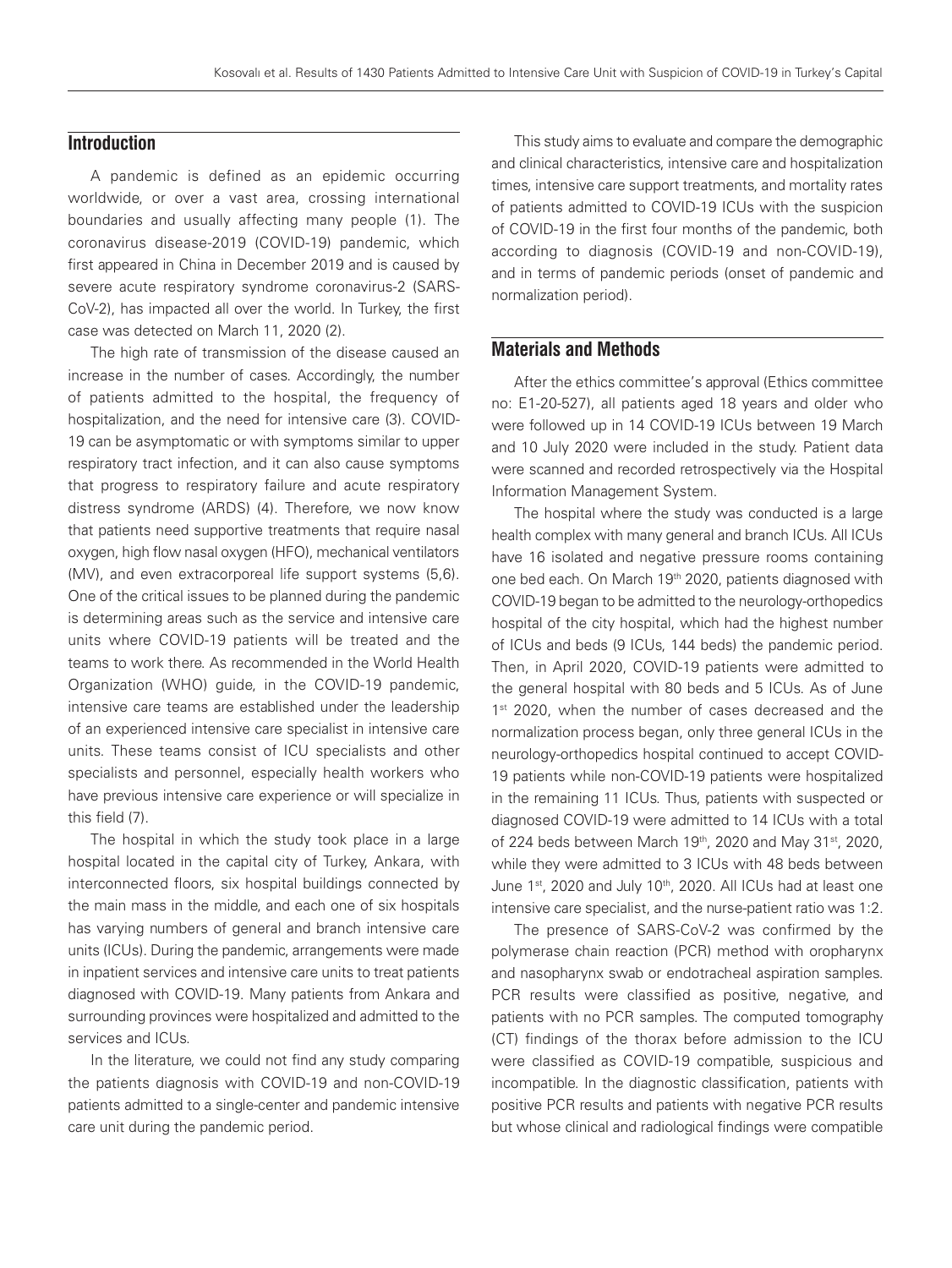with COVID-19 in the CT were considered as COVID-19. Other patients were accepted as non-COVID-19. After all patients with suspected COVID-19 were admitted to the ICU, at least two PCR tests were taken from all patients at 24-hour intervals in the algorithm applied to decide which unit the patients would be transferred to during the transport phase. Patients with at least one positive PCR result who no longer needed intensive care were transferred to COVID-19 services. Patients with negative results for two consecutive PCRs were re-evaluated with the infectious diseases doctor. Those who had a continuing need for intensive care were transferred to the non-COVID-19 ICU. Those who no longer needed intensive care were transferred to the non-COVID-19 service. Patients who were accepted as COVID-19 were also divided into two groups: surviving (COVID-19 alive) and deceased (COVID-19 dead).

Age, gender, symptom, comorbidity, Acute Physiology, and Chronic Health Evaluation II (APACHE-II) scores of the patients in the first 24 hours in the ICU were recorded. Nasal/mask oxygen, high flow oxygen (HFO), noninvasive mechanical ventilation (NIMV), invasive mechanical ventilation (IMV), hemodiafiltration (HDF) or continuous renal replacement therapy (CRRT), extracorporeal membrane oxygenator (ECMO), vasopressor/inotrope requirements and the length of stay in the ICU were determined from the records.

The unit where the patients were transferred to the ICU from (emergency department, COVID-19 service, non-COVID-19 service, another hospital), the length of stay in the service or intensive care unit before the intensive care unit, the length of stay in the COVID-19 ICU, where they are transferred from the ICU (COVID -19 service, non-COVID-19 service, non-COVID-19 ICU, home, external center, exitus), duration of hospitalization in the COVID-19 and non-COVID-19 service or non-COVID-19 ICU where they were transferred from the ICU, total length of ICU and hospital stay, ICU and hospital mortality rates were recorded.

The number of patients hospitalized in ICUs was recorded daily. In addition, patients admitted to the ICU were classified according to 2 different periods: the onset of the pandemic (March 19<sup>th</sup>-May 31<sup>st</sup>, 2020) and the period when normalization began (June 1<sup>st</sup>, 2020- July 10<sup>th</sup>, 2020).

#### Statistical Analysis

Statistical analysis of the data obtained in the study was performed using the SPSS for windows 26.0 Statistical Package Program. Continuous variables were expressed

as mean±SD. After evaluating the suitability of numerical data with normal distribution with Kolmogorov-Smirnov test, Student's-T test was used to compare numerical data with normal distribution. The Mann-Whitney U test was used to compare the numerical data that did not fit the normal distribution. Categorical data were given as numbers and percentages. Chi-Square test was used to compare categorical data. P<0.05 was considered significant.

## **Results**

When the data of 1430 patients who applied to 14 ICUs with the suspicion of COVID-19 between March 19th, 2020 and July 10<sup>th</sup>, 2020 were analyzed retrospectively, number of patients admitted to the ICU was highest on April 28th, 2020 (30 patients), while on June 2nd, 2020, no patient was admitted to the ICU (Figure 1). The mean age of all patients was 71.26, the number of males was 782 (54.7%), and the mean APACHE-II score was 17.42. Dyspnea (49.8%) was the most common symptom and hypertension (48.6%) was the most common comorbidity. Of all patients, 45.5% had mild clinical symptoms and 74.3% needed nasal/mask oxygen (Table 1). PCR results were positive in 308 (21.5%) of 1430 patients. According to thoracic CT findings, 554 (38.8%) patients were compatible with COVID-19, 298 (20.8%) patients were incompatible with COVID-19, and 578 (40.4%) patients were suspected of COVID-19. Six hundred thirty patients constituted the COVID-19 group, with 308 patients with positive PCR results and 322 (22.5%) patients with negative PCR results but consistent with COVID-19 on thorax CT findings. A total of 800 patients with negative PCR tests and those with inconsistent or suspicious thoracic CT findings whose clinical findings were evaluated together with infectious diseases doctors were included in the non-COVID-19 group. The highest number of hospitalizations (203 patients) in the ICU with suspected COVID-19 were between 21<sup>st</sup>-30<sup>th</sup> April 2020, and the highest number of patients that were diagnosed with COVID-19 (81 patients) was between



Figure 1. Number of patients admitted to the intensive care unit per day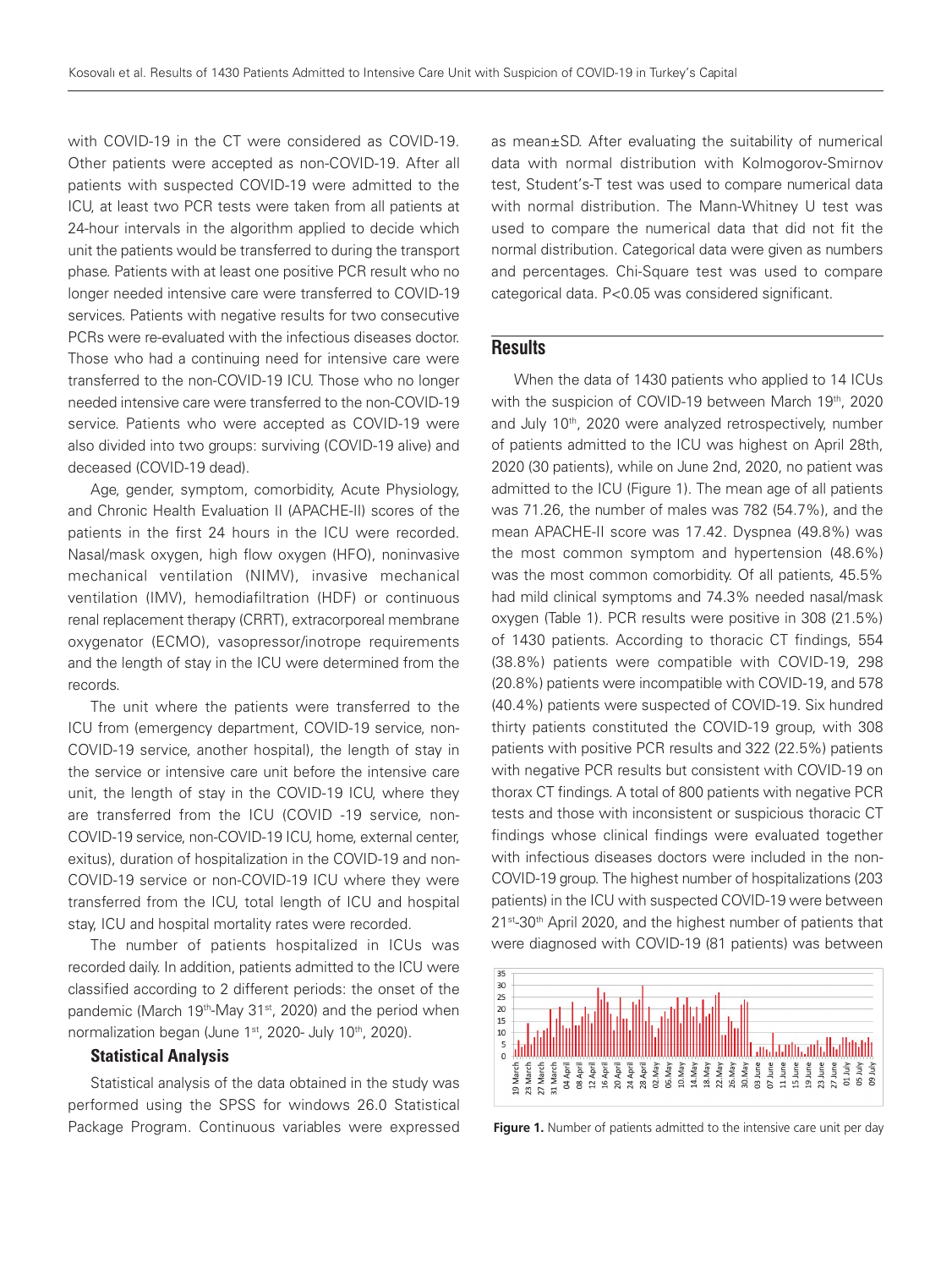| groups<br>Variables         |              | COVID-19 n=630 | non-COVID-19 |       | COVID-19        | COVID-19    |         |
|-----------------------------|--------------|----------------|--------------|-------|-----------------|-------------|---------|
|                             | All patients |                | $n = 800$    | p     | surviving n=365 | dying n=265 | p       |
| Age*                        | 71.26±15.3   | 69.98±15.3     | 72.3±15.3    | 0.001 | 67.44±16.4      | 73.40 ±12.8 | < 0.001 |
| Female*                     | 73.88±15     | 73.07±14.6     | 74.47±15.3   | 0.089 | 70.33±15.7      | 77.38±11.7  | < 0.001 |
| Male*                       | 69.09±15.3   | 67.59±15.3     | 70.33±15.1   | 0.006 | 64.98±16.6      | 70.83±13    | 0.001   |
| Female (n)%                 | 648 (45.3)   | 275 (43.65)    | 373 (46.62)  |       | 168 (46)        | 107 (40.4)  |         |
| Male (n)%                   | 782 (54.7)   | 355 (56.35)    | 427 (53.38)  | 0.262 | 197 (54)        | 158 (59.6)  | 0.158   |
| Symptoms                    | $n$ (%)      | $n$ (%)        | $n$ (%)      | p     | $n$ (%)         | $n$ (%)     | p       |
| Dyspnea                     | 712(49.8)    | 320(51.2)      | 392(48.7)    | 0.347 | 171(46.8)       | 152(57.4)   | 0.009   |
| Fever                       | 335(23.4)    | 162(25.9)      | 173(21.5)    | 0.05  | 101(27.7)       | 61(23)      | 0.187   |
| Chills/shivering            | 181.3)       | 7(1.1)         | 11(1.4)      | 0.678 | 4(1.1)          | 3(1.1)      | 0.966   |
| Cough                       | 302(21.1)    | 154(24.6)      | 148(18.4)    | 0.004 | 98(26.8)        | 56(21.1)    | 0.099   |
| Sore throat                 | 19(1.3)      | 11(1.8)        | 8(1)         | 0.209 | 9(2.5)          | 2(0.8)      | 0.106   |
| Myalgia/joint ache          | 30(2.1)      | 13(2.1)        | 17(2.1)      | 0.967 | 10(2.7)         | 3(1.1)      | 0.161   |
| Chest pain                  | 46(3.2)      | 15(2.4)        | 31(3.9)      | 0.123 | 9(2.5)          | 6(2.3)      | 0.870   |
| Nausea                      | 57(4)        | 26(4.2)        | 31(3.9)      | 0.767 | 18(4,9)         | 8(3)        | 0.233   |
| Vomiting                    | 64(4.5)      | 22(3.5)        | 42(5.2)      | 0.124 | 15(4.1)         | 7(2.6)      | 0.322   |
| Stomach ache                | 37(2.6)      | 12(1.9)        | 25(3.1)      | 0.161 | 9(2.5)          | 3(1.1)      | 0.227   |
| Diarrhea                    | 21(1.5)      | 10(1.6)        | 11(1.4)      | 0.716 | 7(1.9)          | 3(1.1)      | 0.436   |
| General disorder            | 209(14.6)    | 87(13.9)       | 122(15.2)    | 0.512 | 48(13.2)        | 41(15.5)    | 0.409   |
| Consciousness change        | 76(5.3)      | 26(4.2)        | 50(6.2)      | 0.086 | 13(3.6)         | 13(4.9)     | 0.402   |
| Headache                    | 24(1.7)      | 12(1.9)        | 12(1.5)      | 0.531 | 5(1.4)          | 7(2.6)      | 0.249   |
| Loss of strength            | 60(4.2)      | 26(4.2)        | 34(4.2)      | 0.953 | 17(4.7)         | 9(3.4)      | 0.432   |
| Syncope                     | 18(1.3)      | 9(1.4)         | 9(1.1)       | 0.588 | 9(2.5)          | $\mathbf 0$ | 0.010   |
| Speech disorder             | 21(1.5)      | 5(0.8)         | 16(2)        | 0.064 | 4(1.1)          | 1(0.4)      | 0.316   |
| Other neurological symptoms | 12(0.8)      | 4(0.6)         | 8(1)         | 0.467 | 4(1,1)          | $\mathbf 0$ | 0.087   |
| Contact                     | 21(1.5)      | 17(2.7)        | 4(0.5)       | 0.001 | 11(3)           | 6(2.3)      | 0.567   |
| Trauma                      | 9(0.6)       | 2(0.3)         | 7(0.9)       | 0.192 | 2(0.5)          | $\pmb{0}$   | 0.227   |
| Asymptomatic                | 51(3.6)      | 23(3.7)        | 28(3.5)      | 0.838 | 13(3.6)         | 9(3.4)      | 0.911   |
| Other symptoms              | 74(5.2)      | 19(3)          | 55(6.8)      | 0.001 | 13(3.6)         | 6(2.3)      | 0.347   |
| Comorbidities               | $n$ (%)      | $n$ (%)        | n(%)         | p     | $n$ (%)         | n(%)        | p       |
| HT                          | 695(48.6)    | 320(51.2)      | 375(46.6)    | 0.083 | 185(50.7)       | 136(51.3)   | 0.875   |
| <b>DM</b>                   | 447(31.3)    | 206(33)        | 241(29.9)    | 0.221 | 114(31.2)       | 93(35.1)    | 0.308   |
| CAD                         | 356(24.9)    | 161(25.8)      | 195(24.2)    | 0.505 | 90(24.7)        | 71(26.8)    | 0.544   |
|                             |              |                |              |       |                 |             |         |

CHF 154(10.8) 38(6.1) 116(14.4) <0.001 26(7.1) 12(4.5) 0.177 Arrhythmia 77(5.4) 18(2.4) 59(7.3) <0.001 9(2.5) 9(3.4) 0.489 COPD 205(14.3) 83(13.3) 122(15.2) 0.315 43(11.8) 40(15,1) 0.225 Asthma 74(5.2) 37(5.9) 37(4.6) 0.262 28(7.7) 9(3,4) 0.024 Kidney failure 178(12.4) 69(11) 109(13.5) 0.155 39(10,7) 31(11,7) 0.690 Malignancies 215(15) 76(12.2) 139(17.3) 0.007 40(11) 36(13.6) 0.318 Past CVE 115(8) 24(3.8) 91(11.3) <0.001 12(3.3) 12(4.5) 0.422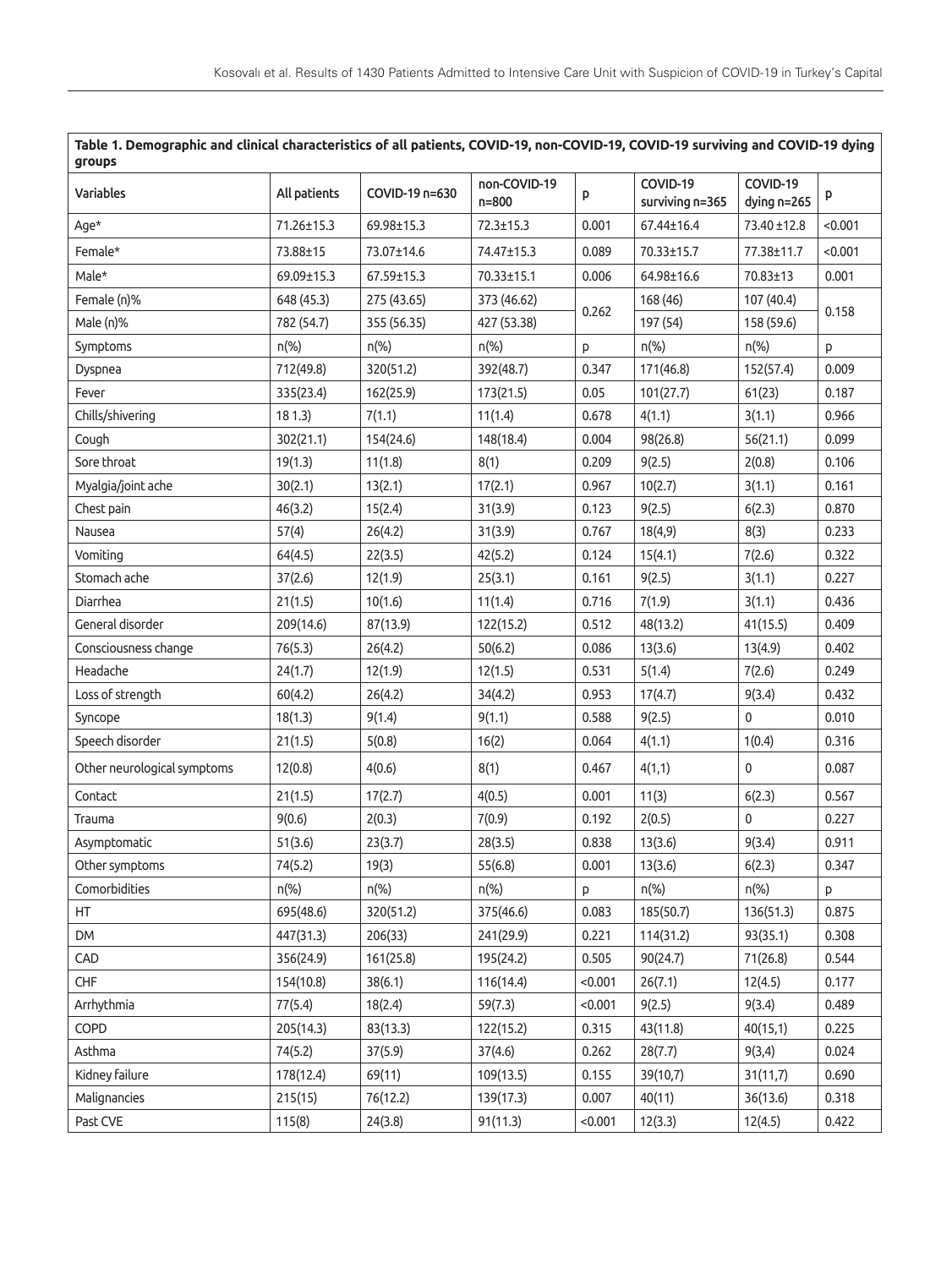| Alzheimer's                        | 79(5.5)          | 25(4)      | 54(6.7)        | 0.026   | 12(3.3)         | 13(4.9)        | 0.304   |
|------------------------------------|------------------|------------|----------------|---------|-----------------|----------------|---------|
| Parkinson's                        | 28(2)            | 5(0.8)     | 23(2.9)        | 0.005   | 1(0.3)          | 4(1.5)         | 0.084   |
| Dementia                           | 43(3)            | 17(2.7)    | 26(3.2)        | 0.576   | 11(3)           | 6(2.3)         | 0.567   |
| Other<br>neurological<br>disorders | 36(2.5)          | 8(1.3)     | 28(3.5)        | 0.008   | 6(1.6)          | 2(0.8)         | 0.325   |
| Rheumatological diseases           | 16(1.1)          | 3(0.5)     | 13(1.6)        | 0.043   | 3(0.8)          | $\mathbf 0$    | 0.139   |
| Psychiatric diseases               | 24(1.7)          | 10(1.6)    | 14(1.7)        | 0.839   | 8(2.2)          | 2(0.8)         | 0.154   |
| Liver diseases                     | 19(1.3)          | 5(0.8)     | 14(1.7)        | 0.124   | 3(0.8)          | 2(0.8)         | 0.925   |
| Thyroid disease                    | 33(2.3)          | 16(2.6)    | 17(2.1)        | 0.576   | 11(3)           | 5(1.9)         | 0.375   |
| Other                              | 132 (9.2)        | 42 (6.7)   | 90 (11.2)      | 0.004   | 21(5.8)         | 21(7.9)        | 0.281   |
| Supportive treatments in the ICU   | $n$ (%)          | $n$ (%)    | $n$ (%)        | p       | $n$ (%)         | $n$ (%)        | p       |
| Nasal/mask oxygen                  | 1063(74.3)       | 498(79.5)  | 565(70.2)      | < 0.001 | 320(87.7)       | 178(67.2)      | < 0.001 |
| Nasal high flow                    | 134(9.4)         | 102(16.3)  | 32(4)          | < 0.001 | 48(13.2)        | 54(20.4)       | 0.015   |
| <b>NIMV</b>                        | 160(11.2)        | 85(13.6)   | 75 (9.3)       | 0.011   | 33(9)           | 52(19.6)       | < 0.001 |
| <b>MV</b>                          | 648(45)          | 294(46.6)  | 354(44)        | 0.393   | 38(10.4)        | 256(96.6)      | < 0.001 |
| Vasopressor /Inotrope              | 547(38)          | 249(39.5)  | 298(37)        | 0,434   | 34(9,3)         | 215(81.1)      | < 0.001 |
| Hemodialisis                       | 234(16.3)        | 102(16)    | 132(16.4)      | 0.840   | 30(8.2)         | 72(27.2)       | < 0.001 |
| <b>CRRT</b>                        | 14(1)            | 6(1)       | 8(1)           | 0.949   | 0               | 6(2.3)         | 0.004   |
| <b>ECMO</b>                        | 2(0.1)           | 2(0.3)     | $\mathbf 0$    | 0.108   | 0               | 2(0.8)         | 0.096   |
| Nursing care                       | 475(33.1)        | 140(22.2)  | 335(41.6)      | < 0.001 | 86(23.6)        | 54(20.4)       | 0.343   |
| APACHE-II Score*                   | 17.42 ±10.7      | 17.49±10.8 | 17.36 ±10.6    | 0.977   | $11.74 \pm 6.2$ | 25.42 ±10.8    | < 0.001 |
| MV time (days)*, **                | $10.21 \pm 16.7$ | 10.83±16.6 | $9.7 \pm 16.7$ | 0.018   | 21.98±25.3      | $9.1 \pm 14.1$ | < 0.001 |
| Clinical course of the disease     | $n(\%)$          | $n$ (%)    | $n(\%)$        | P       | $n(\%)$         | n(%)           | p       |
| Mild                               | 651(45.5)        | 264(42.2)  | 387(48.1)      |         | 257(70.4)       | 7(2.6)         |         |
| Severe                             | 136(9.5)         | 72(11.3)   | 64(8)          | 0.021   | 70(19.2)        | 2(0.8)         | < 0.001 |
| Critically severe                  | 643(45)          | 289(46.2)  | 354(44)        |         | 38(10.4)        | 256(96.6)      |         |
| *(mean ± SD), ** n=654             |                  |            |                |         |                 |                |         |



11st-20th April, 2020 (Figure 2). The patients' intensive care and hospital mortality rates were 37.8% (n=541) and 38.1% (n=545), respectively. The gender distribution in hospital mortality was homogeneous, and the hospital mortality of all patients by gender in 10-day periods is shown in Figure 3.

When patients were divided into COVID-19 and non-



COVID-19, the mean age and male sex ratios of the groups were 69.98 and 72.3 (p=0.001), 56.35%, and 53.38% (p=0.262), respectively. Fever, cough, and contact were significantly more frequent in the COVID-19 group (p=0.05, p=0.004, p=0.001, respectively). Other symptoms (edema, hemoptysis, hematemesis, vaginal bleeding, aspiration, **Figure 2.** Distribution of patients over 10-day periods **Figure 3.** Hospital mortality of all patients by gender over 10-day periods **Figure 3.** Hospital mortality of all patients by gender over 10-day periods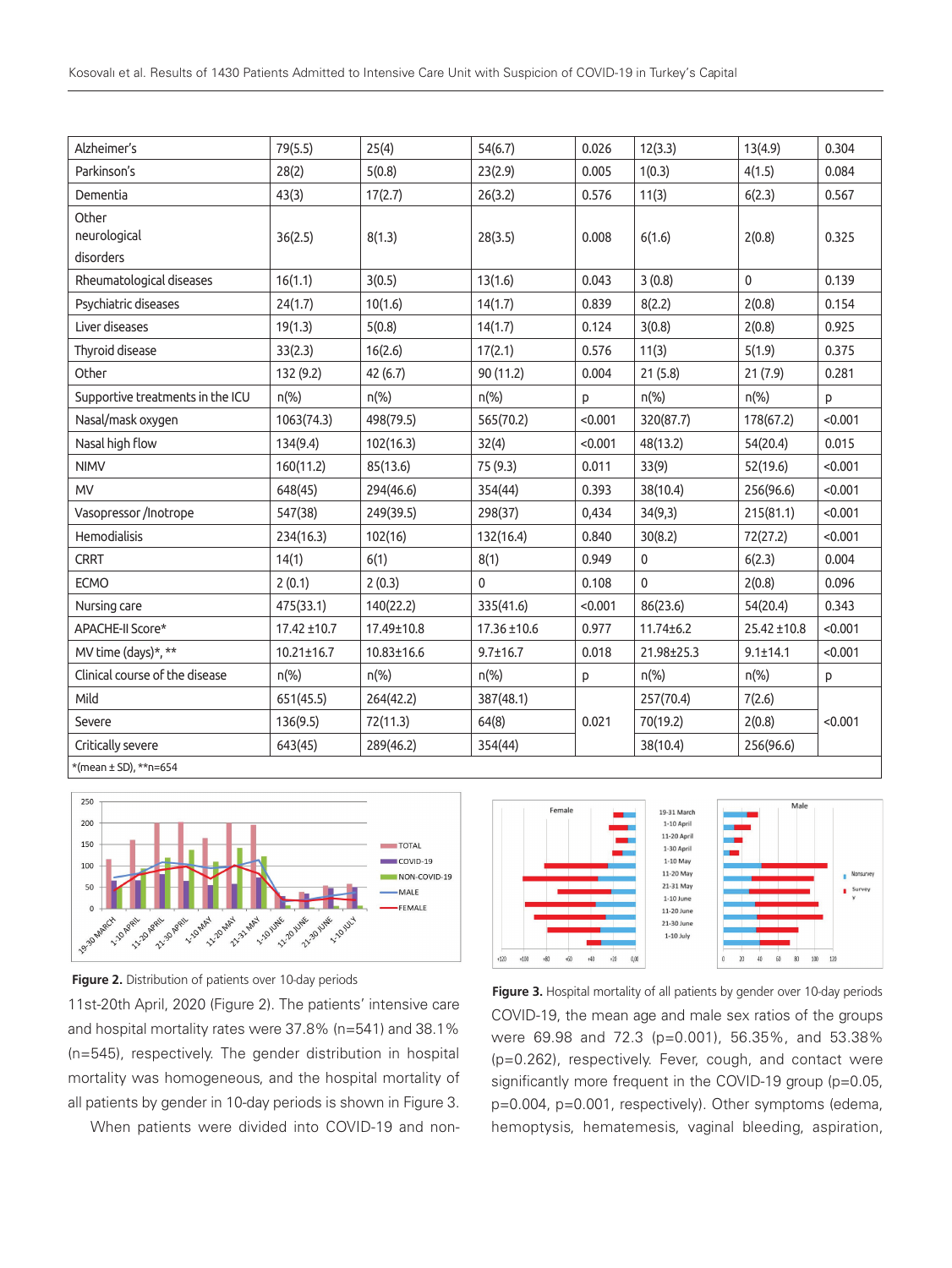anaphylaxis, urinary incontinence, hypoglycemia, hematuria, constipation, positive result on screening, arrest, aggression, pericardial effusion, drug intoxication) were significantly higher in the non-COVID-19 group (p = 0.001). The presence of congestive heart failure, arrhythmia, malignancy, previous cerebrovascular accident, and other neurological diseases, rheumatological and other diseases were significantly higher in the non-COVID-19 group. The need for nasal/mask oxygen, high flow oxygen (HFO), noninvasive mechanical ventilator (NIMV) among the supportive treatments applied in the ICU was significantly higher in the COVID-19 group, and the patients in need of care were significantly higher in the non-COVID-19 group (p<0.001, p<0.001). , p=0.011, p<0.001, respectively). While there was no significant difference between the two groups in terms of mean APACHE-II score, the duration of MV was longer in the COVID-19 group (p=0.977, p=0.018, respectively) (Table 1).

Of the 630 patients in the COVID-19 group, 365 (58%) survived and 265 (42%) died. While a significant difference was found between the mean age of the patients diagnosed with COVID-19 in the surviving and dying groups, 67.44 and 73.40 ( $p < 0.001$ ), respectively ( $p = 0.158$ ), there was no difference between the groups according to gender. Of the 630 patients in the COVID-19 group, 365 (58%) survived and 265 (42%) died. While a significant difference was found between the mean age of the patients diagnosed with COVID-19 in the surviving and dying groups (67.44 and 73.40 (p<0.001), respectively), there was no difference between groups in terms of gender distribution (p=0.158). The mean APACHE-II score was significantly higher in the dying group  $(25.52)$  compared to the surviving group  $(11.74)$  (p<0.001). Among the symptoms, dyspnea was significantly more common in the dying group and syncope was significantly more common in the surviving group (p=0.009, p=0.010, respectively). Asthma was more common comorbidity in the surviving group than the dying group (p=0.024). The frequency of other symptoms and the types of comorbidities were similar in both groups. The need for supportive treatments in the ICU other than ECMO was significantly higher in the dying group. MV duration was significantly longer in the surviving group (p<0.001). The clinical course of the disease in the dying group was significantly more severe than in the surviving group (p<0.001) (Table 1).

69.2% of 1430 patients were admitted to the ICU from the emergency department. The mean total hospitalizations

of all patients in the hospital, in COVID-19 ICU and non-Covid-19 ICU, were 16.34, 10.14, 12.65 days, respectively. It was observed that in the COVID-19 and non-COVID-19 groups, patients were admitted to the ICU mainly from the emergency department. However, the acceptance of patients with COVID-19 from the pandemic services and outside medical institutions was higher than the non-COVID-19 group (p<0.001). The length of stay in hospital and ICU was significantly longer in the COVID-19 group than in the non-COVID-19 group (p=0.013, p=0.039, respectively). When the surviving and dying subgroups of COVID-19 patients were compared, it was found that most patients in both groups were admitted to the ICU from the emergency department. However, significantly more patients from the surviving group were admitted from the COVID-19 pandemic service (p=0.018). The mean total hospital stays in the COVID-19 surviving group was significantly longer than the dying group (p<0.001) (Table 2).

When the patients were divided into two groups according to the date of admission to the ICU, as the onset of the pandemic (March 19th, 2020 - May 31st, 2020) and the normalization period (June 1st, 2020 - July 10th, 2020), age, gender, and APACHE-II scores were similar. According to PCR positivity and thorax CT findings of the patients admitted to the ICU during the normalization period showed that the number of patients compatible with COVID-19 was significantly higher (p<0.001 for both). The ratio of patients admitted to COVID-19 to all patients was higher during the normalization period than at the onset of the pandemic (87.3%, 37.5%; respectively). Dyspnea and history of contact with a COVID-19 patient were detected more frequently in the normalization period, and vomiting, loss of strength and other symptoms were significantly more common at the onset of the pandemic ( $p=0.013$ ,  $p<0.001$ ,  $p=0.039$ , p=0.007, p<0.001, respectively). While congestive heart failure was the most common comorbidity at the onset of the pandemic, asthma was the most common comorbidity in hospitalized patients during the normalization period, and there was statistical significance ( $p= 0.035$ ,  $p=0.028$ , respectively). Among the supportive treatments applied in the ICU, nasal high flow was applied significantly during the normalization period (p<0.001). The ratio of patients in need of care admitted to the ICU during the pandemic onset significantly higher (p=0.003) (Table 3).

The length of stay in the COVID-19 ICU and the length of stay in the COVID-19 services after the COVID-19 ICU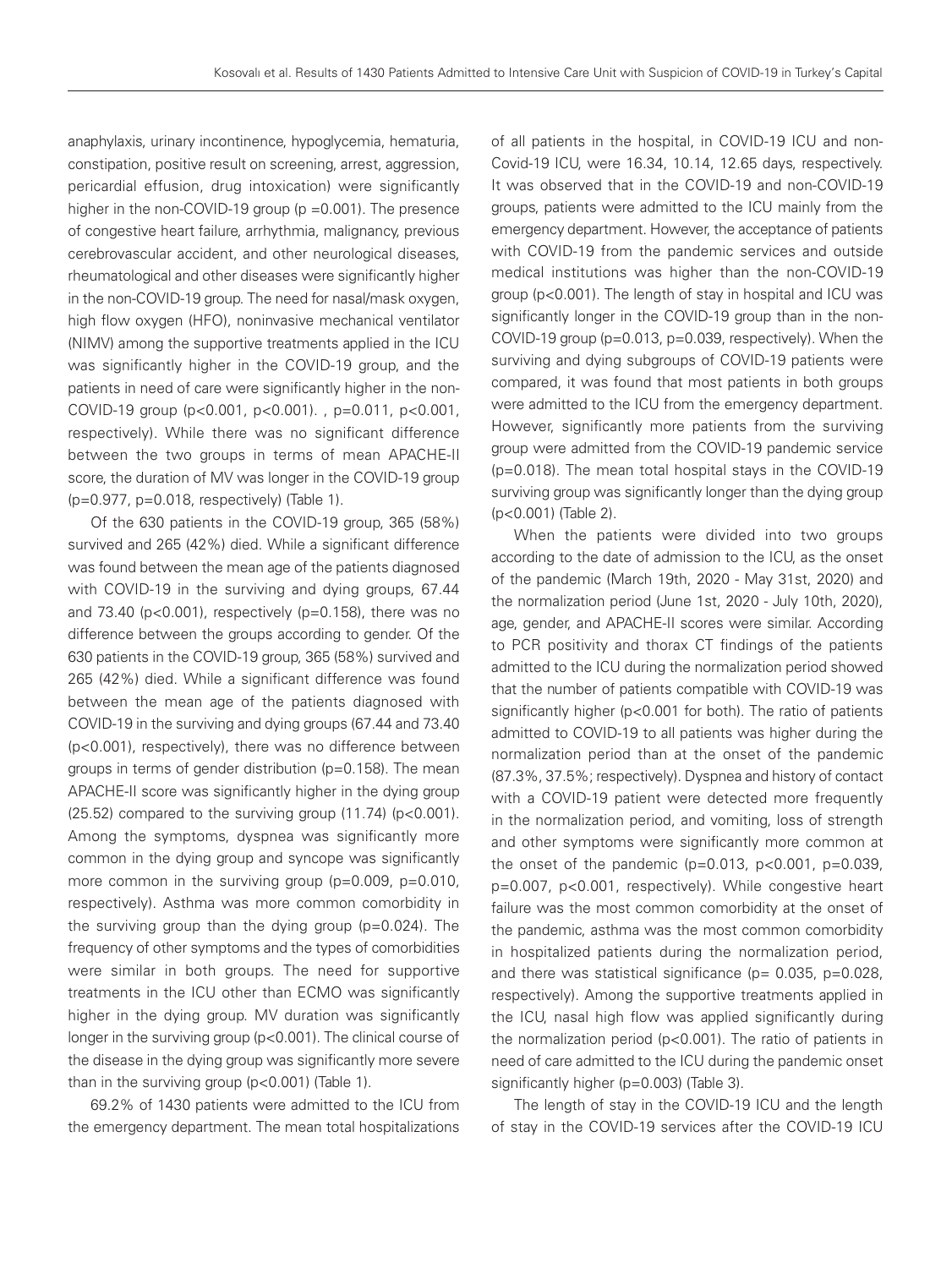**Table 2. Hospitalization times of all patients in the COVID-19, nonCOVID-19, COVID-19 surviving and COVID-19 dying group patients according to the hospitalization unit**

| <b>Variables</b>                                                            | All<br>patients  | n1   | COVID-19         | n2  | non-<br><b>COVID</b><br>-19 | n3  | <b>P1</b> | COVID-19<br>Surviving | n4  | COVID-19<br>Dying | n <sub>5</sub> | P <sub>2</sub> |
|-----------------------------------------------------------------------------|------------------|------|------------------|-----|-----------------------------|-----|-----------|-----------------------|-----|-------------------|----------------|----------------|
| Total length of stay<br>in hospital *                                       | 16.34±17         | 1430 | $16.81 \pm 16.3$ | 630 | 15.97<br>±17.5              | 800 | 0.013     | 18.18±15.3            | 365 | 14.94±17.3        | 265            | < 0.001        |
| COVID-19 length of<br>stay in the ICU*                                      | 10.14±10.5       | 1430 | $10.4 \pm 10.4$  | 630 | $9.94 \pm 10.5$             | 800 | 0.312     | $9.92 + 9.2$          | 365 | 11.05±11.9        | 265            | 0.490          |
| Total length of stay<br>in ICU*                                             | 12.65±15.1       | 1430 | 12.76±14.6       | 630 | 12.57<br>±15.5              | 800 | 0.039     | 12.18±12.6            | 365 | 13.56±17          | 265            | 0.299          |
| COVID-19 ward<br>length of stay<br>before COVID-19<br>ICU <sup>*</sup>      | $4.08 + 4.1$     | 257  | $3.99 \pm 3.3$   | 146 | $4.2 + 4.96$                | 111 | 0.182     | $4.04 \pm 3.1$        | 97  | $3.88 + 3.6$      | 49             | 0.711          |
| Non-COVID-19<br>ward length of stay<br>before COVID-19<br>ICU*              | $10.47 \pm 13.1$ | 43   | 8.96±14          | 23  | $12.2 \pm 12.2$             | 20  | 0.095     | 5±7.4                 | 10  | 12±17.2           | 13             | 0.343          |
| COVID-19 length of<br>stay in the service<br>after COVID-19 ICU*            | $9.64 \pm 12.5$  | 363  | $9.03 \pm 12.4$  | 188 | 10.31<br>±12.5              | 175 | 0.414     | 8.97±12.4             | 187 | 19                | 1              | 0.096          |
| Non-COVID-19<br>ward length of stay<br>after COVID-19 ICU*                  | $10.62 \pm 10.2$ | 26   | $11.5 \pm 8.8$   | 6   | 10.35<br>±10.8              | 20  | 0.494     | $11.5 + 8.8$          | 6   | 0                 | 0              |                |
| Length of stay in<br>non COVID-19<br>ICU after COVID-19<br>ICU <sup>*</sup> | $18.3 + 22$      | 196  | 17.51±20.7       | 85  | 18.91<br>±23.1              | 111 | 0.428     | $15.83 \pm 16.6$      | 52  | 20.15±25.9        | 33             | 0.728          |
| COVID-19 ICU<br>admission from                                              | $n$ (%)          |      | n(%)             |     | $n$ (%)                     |     | < 0.001   | $n$ (%)               |     | n(%)              |                | 0.069          |
| Emergency                                                                   | 989(69.2)        |      | 386(61.3)        |     | 60 (75.4)                   |     | < 0,001   | 217(59.5)             |     | 169(63.8)         |                | 0.272          |
| Pandemic ward                                                               | 257(18)          | 1430 | 146(23.2)        | 630 | 111(13.9)                   | 800 | < 0,001   | 97(26.6)              | 365 | 49(18.5)          | 265            | 0.018          |
| Outer hospital                                                              | 141(9.9)         |      | 75(11.9)         |     | 66(8.3)                     |     | 0,021     | 41(11.2)              |     | 34(12.8)          |                | 0.541          |
| Non-COVID ward<br>(n)%                                                      | 43(3)            |      | 23(3.7)          |     | 20(2.5)                     |     | 0,206     | 1(2.7)                |     | 13(4.9)           |                | 0.152          |
| Transfer location<br>from COVID-19 ICU                                      | $n$ (%)          |      | $n$ (%)          |     | n(%)                        |     | < 0.001   | $n$ (%)               |     | $n$ (%)           |                | < 0.001        |
| Pandemic ward                                                               | 353(24.7)        |      | 187(29.7)        |     | 166(20.8)                   |     | < 0,001   | 187(51.2)             |     | 0                 |                | < 0.001        |
| Non-COVID-19 YICU                                                           | 201(14.1)        |      | 85(13.5)         |     | 116(14.5)                   |     | 0,586     | 52(14.2)              |     | 33(12.5)          |                | 0.515          |
| Home                                                                        | 278(19.4)        | 1430 | 87(13.8)         | 630 | 192(24)                     | 800 | < 0,001   | 87(23.8)              | 365 | 0                 | 265            | < 0.001        |
| Outer hospital                                                              | 109(7.6)         |      | 33(5.2)          |     | 76(9.5)                     |     | 0,003     | 33(9)                 |     | 0                 |                | < 0.001        |
| Exitus                                                                      | 461(32.2)        |      | 231(36.7)        |     | 229(28.6)                   |     | 0,001     | 0                     |     | 231(87.2)         |                | < 0.001        |
| Non-COVID-19<br>ward                                                        | 28(2)            |      | 7(1.1)           |     | 21(2.6)                     |     | 0,040     | 6(1.6)                |     | 1(0.4)            |                | < 0.001        |

\*(mean ±SD), days; n<sup>1</sup> number of all patients, n<sup>2</sup> number of patients in the COVID-19 group, n<sup>3</sup> Number of patients in the non-COVID-19 group; n<sup>4</sup> number of patients in the COVID-19 surviving group, n<sup>5</sup> number of patients in the COVID-19 dying group; p<sup>1</sup> comparison of COVID-19 and non-COVID-19 groups; p<sup>2</sup> comparison of COVID-19 surviving and COVID-10 dying groups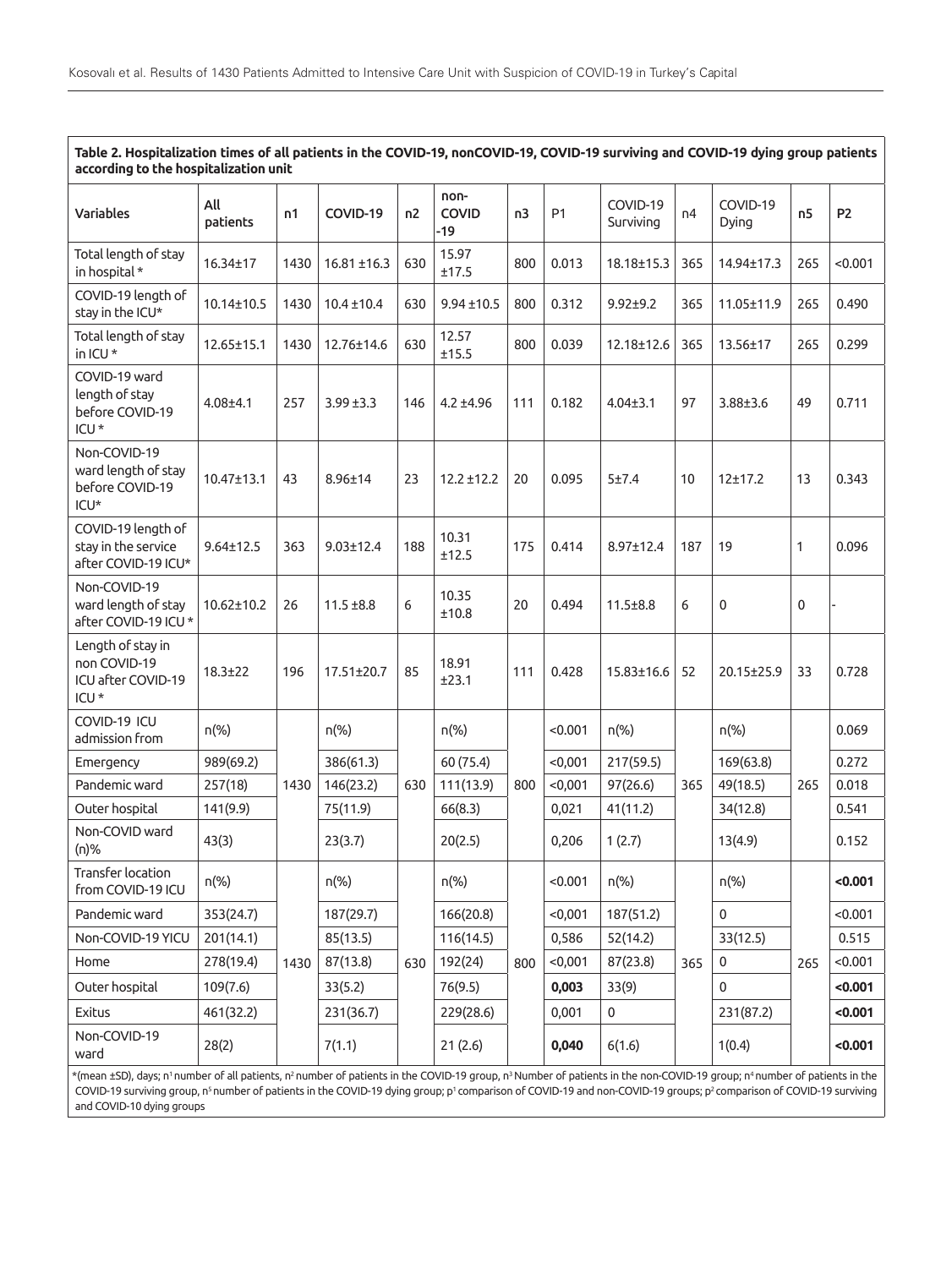| Table 3. Characteristics of patients admitted to the intensive care unit during the onset of the pandemic and normalization period |                                     |                                   |         |  |
|------------------------------------------------------------------------------------------------------------------------------------|-------------------------------------|-----------------------------------|---------|--|
| Variables                                                                                                                          | Pandemic onset period<br>$n = 1241$ | Normalization period<br>$n = 189$ | p       |  |
| Age (average)                                                                                                                      | 71.39±15.4                          | 70.38±14.7                        |         |  |
| Female age*                                                                                                                        | 74.01±14.8                          | 72.98±16.4                        | 0.196   |  |
| Male age*                                                                                                                          | 69.20±15.6                          | 68.35±13                          |         |  |
| Gender                                                                                                                             | $n$ (%)                             | $n$ (%)                           |         |  |
| Female                                                                                                                             | 565(45.5)                           | 83(43.9)                          | 0.678   |  |
| Male                                                                                                                               | 676(54.5)                           | 106(56.1)                         |         |  |
| APACHE Score*                                                                                                                      | $17.4 \pm 10.8$                     | 17.54±10.2                        | 0.626   |  |
| COVID-19 PCR result                                                                                                                | $n$ (%)                             | $n$ (%)                           |         |  |
| Positive                                                                                                                           | 177(14.3)                           | 131(69.3)                         |         |  |
| Negative                                                                                                                           | 1043(84)                            | 58(30.7)                          | < 0.001 |  |
| No test                                                                                                                            | 21(1.7)                             | $\mathbf{0}$                      |         |  |
| Toraks BT bulguları                                                                                                                | $n$ (%)                             | $n$ (%)                           |         |  |
| COVID-19 compatible                                                                                                                | 417(33.6)                           | 137(72.5)                         |         |  |
| COVID-19 suspicious                                                                                                                | 538(43.4)                           | 40(21.2)                          | < 0.001 |  |
| COVID-19 incompatible                                                                                                              | 286(23)                             | 12(6.3)                           |         |  |
| COVID-19 patients                                                                                                                  | 465(37.5)                           | 165(87.3)                         |         |  |
| PCR result positive                                                                                                                | 177(14.3)                           | 131(69.3)                         |         |  |
| PCR negative, clinical and radiologically compatible                                                                               | 288(23.2)                           | 34(18)                            | < 0.001 |  |
| Non-COVID-19 patients                                                                                                              | 776 (62.5)                          | 24(12.7)                          |         |  |
| Admission to COVID-19 ICU from                                                                                                     | $n$ <sup>(%)</sup>                  | $n$ (%)                           | p       |  |
| Emergency                                                                                                                          | 892(71.9)                           | 97(51.3)                          | < 0.001 |  |
| Pandemic ward                                                                                                                      | 209(16.8)                           | 48(25.4)                          | 0.004   |  |
| Outer hospital                                                                                                                     | 102(8.2)                            | 39(20.6)                          | < 0.001 |  |
| Non-COVID ward                                                                                                                     | 38(3.1)                             | 5(2.6)                            | 0.755   |  |
| Total length of stay in hospital*                                                                                                  | 16.49±17                            | $15.35 \pm 17.1$                  | 0.103   |  |
| COVID-19 length of stay in the ICU*                                                                                                | $10.35 \pm 10.8$                    | $8.8 \pm 8.2$                     | 0.045   |  |
| Total length of stay in ICU*                                                                                                       | 12.76±14.9                          | 11.96±16.7                        | 0.079   |  |
| COVID-19 ward length of stay before COVID-19 ICU*                                                                                  | $4.02 \pm 4.3$                      | $4.31 \pm 3.1$                    | 0.110   |  |
| Non-COVID-19 ward length of stay before COVID-19 ICU*                                                                              | 11.42±13.7                          | $3.2 + 3$                         | 0.128   |  |
| COVID-19 length of stay in the ward after COVID-19 ICU*                                                                            | 10.16±13.3                          | $6.91 \pm 6$                      | 0.025   |  |
| Non-COVID-19 ward length of stay after COVID-19 ICU*                                                                               | 10.79±10.6                          | $8.5 \pm 2.1$                     | 0.812   |  |
| Length of stay in non-COVID-19 ICU after COVID-19 ICU*                                                                             | 17.69±20.6                          | 22.11±30                          | 0.988   |  |
| MV time (days)                                                                                                                     | 10.37 ±16.5**                       | $9.28 \pm 17.4***$                | 0.625   |  |
| COVID-19 ICU admission from                                                                                                        | n(%)                                | $n(\%)$                           | < 0.001 |  |
| Pandemic ward                                                                                                                      | 295(23.8)                           | 58(30.7)                          | 0.04    |  |
| Non-COVID-19 ICU                                                                                                                   | 174(14)                             | 27(14.3)                          | 0.922   |  |
| Home (n)%                                                                                                                          | 268(21.6)                           | 11(5.8)                           | < 0.001 |  |
| Outer hospital (n)%                                                                                                                | 93(7.5)                             | 16(8.5)                           | 0.639   |  |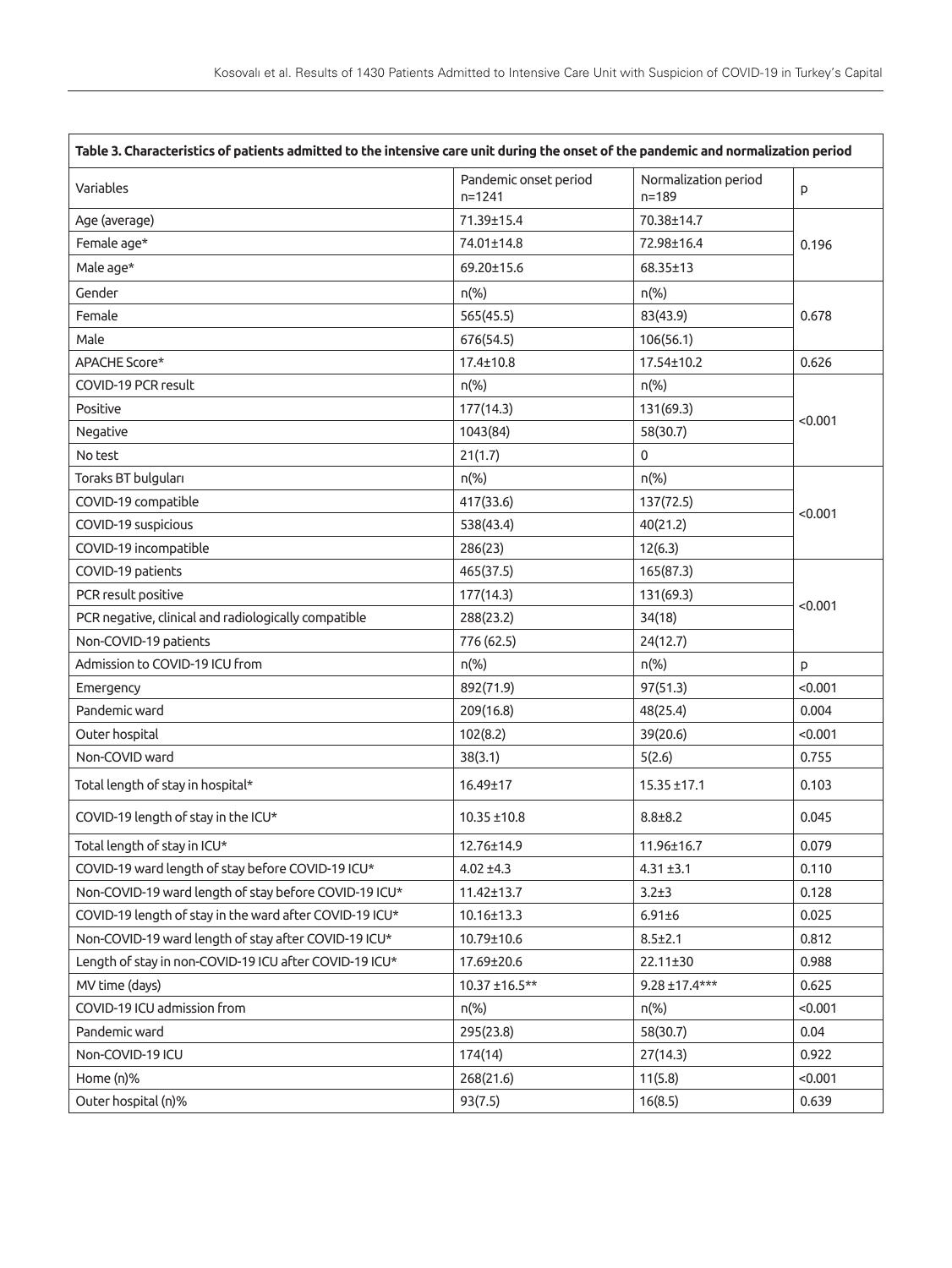| Exitus (n)%                 | 385(31)   | 75(39.7)  | 0.018   |
|-----------------------------|-----------|-----------|---------|
| Non-COVID-19 ward (n)%      | 26(2.1)   | 2(1.1)    | 0.338   |
| Mortalite In the ICU (n)%   | 457(36.8) | 84(44.4)  | 0.044   |
| Kadın (n)%                  | 205(36.3) | 37(44.6)  | 0.145   |
| Erkek (n)%                  | 252(37.3) | 47(44.3)  | 0.164   |
| Hospital mortality (n)%     | 461(37.1) | 84(44.4)  | 0.054   |
| Female(n)%                  | 207(36.6) | 37(44.6)  | 0.163   |
| Male(n)%                    | 254(37.6) | 4(44.3)   | 0.183   |
| Symptoms                    | n(%)      | n(%)      | p       |
| Dyspnea                     | 602(48.5) | 110(58.2) | 0.013   |
| Fever                       | 284(22.9) | 51(27)    | 0.215   |
| Chills/shivering            | 16(1.3)   | 2(1.1)    | 0.711   |
| Cough                       | 254(20.5) | 48(25.4)  | 0.122   |
| Sore throat                 | 15(1.2)   | 4(2.1)    | 0.310   |
| Myalgia/joint ache          | 25(2)     | 5(2.6)    | 0.573   |
| Chest pain                  | 42(3.4)   | 4(2.1)    | 0.357   |
| Nausea                      | 51(4.1)   | 6(3.2)    | 0.540   |
| Vomiting                    | 61(4.9)   | 3(1.6)    | 0.039   |
| Stomach ache                | 34(2.7)   | 3(1.6)    | 0.353   |
| Diarrhea                    | 29(1.5)   | 2(1.1)    | 0.615   |
| General disorder            | 180(14.5) | 29(15.3)  | 0.761   |
| Consciousness change        | 71(5.7)   | 5(2.6)    | 0.079   |
| Headache                    | 19(1.5)   | 5(2.6)    | 0.267   |
| Loss of strength            | 59(4.8)   | 1(0.5)    | 0.007   |
| Syncope                     | 18(1.5)   | 0         | 0.096   |
| Speech disorder             | 21(1.7)   | 0         | 0.072   |
| Other neurological symptoms | 11(0.9)   | 1(0.5)    | 0.616   |
| Contact                     | 11(0.9)   | 10(5.3)   | < 0.001 |
| Trauma                      | 9(0.7)    | 0         | 0.240   |
| Asymptomatic                | 4(3.7)    | 5(2.6)    | 0.494   |
| Other symptoms              | 72(5.8)   | 2(1.1)    | 0.006   |
| Comorbidities               | n(%)      | n(%)      | P       |
| <b>DM</b>                   | 381(30.7) | 66(34.9)  | 0.244   |
| HT                          | 591(47.6) | 104(55)   | 0.058   |
| CAD                         | 304(24.5) | 52(27.5)  | 0.372   |
| CHF                         | 142(11.4) | 12(6.3)   | 0.035   |
| Arrhythmia                  | 69(5.6)   | 8(4.2)    | 0.451   |
| COPD                        | 183(14.7) | 22(11.6)  | 0.256   |
| Asthma                      | 58(4.7)   | 16(8.5)   | 0.028   |
| Kidney failure              | 159(12.8) | 19(10.1)  | 0.284   |
| Malignancies                | 194(15.6) | 21(11.1)  | 0.105   |
| Past CVE                    | 105(8.5)  | 10(5.3)   | 0.135   |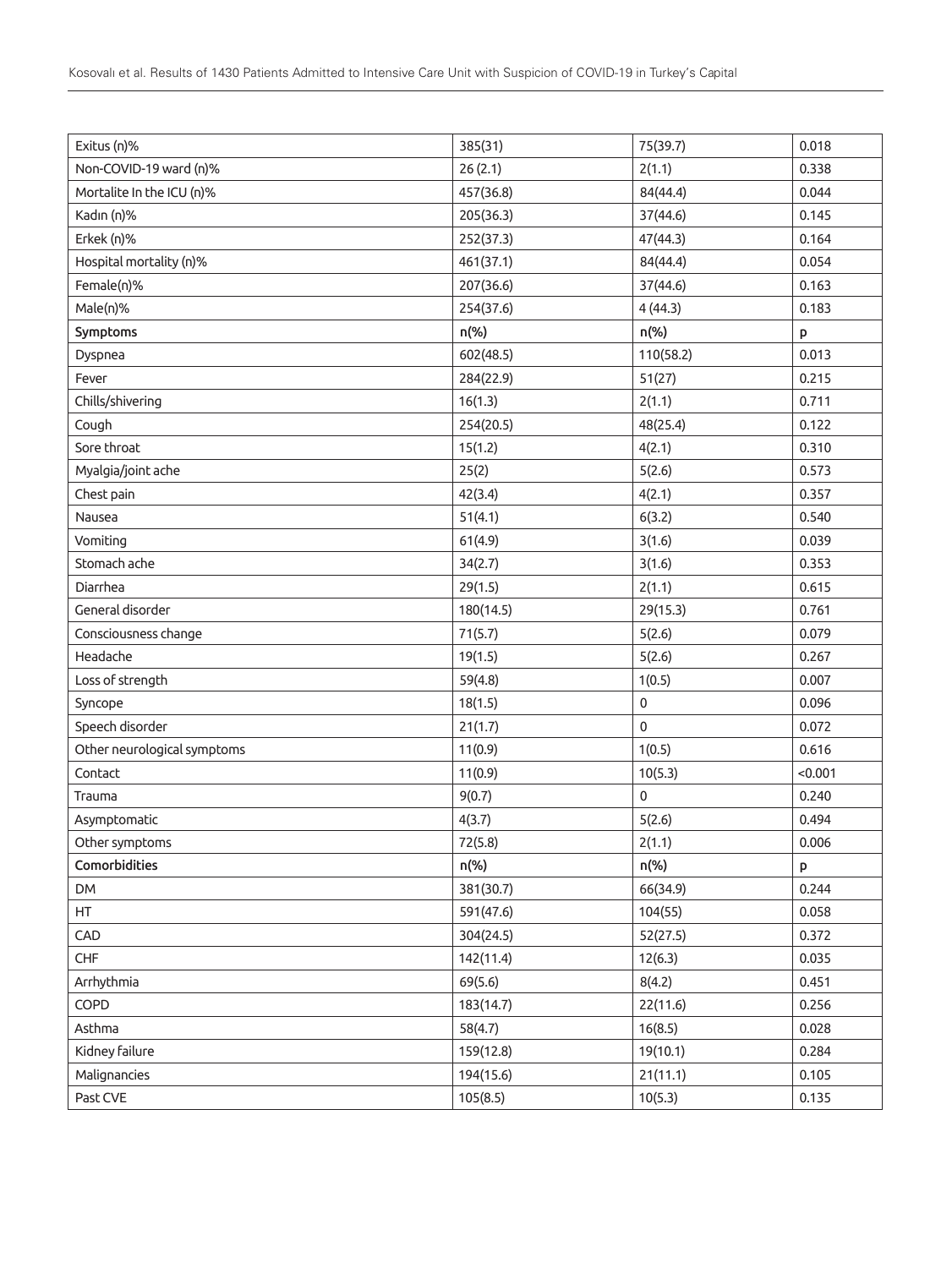| Alzheimer's                             | 70(5.6)   | 9(4.8)       | 0.622   |
|-----------------------------------------|-----------|--------------|---------|
| Parkinson's                             | 24(1.9)   | 4(2.1)       | 0.866   |
| Dementia                                | 41(3.3)   | 2(1.1)       | 0.092   |
| Other neurological disorders            | 35(2.8)   | 1(0.5)       | 0.061   |
| Rheumatological diseases                | 16(1.3)   | $\mathbf 0$  | 0.116   |
| Psychiatric diseases                    | 24(1.9)   | $\Omega$     | 0.054   |
| Liver diseases                          | 18(1.5)   | 1(0.5)       | 0.303   |
| Thyroid disease                         | 27(2.2)   | 6(3.2)       | 0.394   |
| Other                                   | 113(9.1)  | 19(10.1)     | 0.675   |
| Supportive treatments in intensive care | $n$ (%)   | n(%)         | p       |
| Nasal/mask oxygen requirement           | 920(74.1) | 143(75.7)    | 0.638   |
| Nasal high flow                         | 82(6.6)   | 52(27.5)     | < 0.001 |
| <b>NIMV</b>                             | 131(10.6) | 29(15.3)     | 0.52    |
| <b>MV</b>                               | 553(44.5) | 95(50)       | 0.208   |
| Vasopressor / inotrope need             | 473(38)   | 72(38)       | 0.792   |
| Hemodialysis                            | 191(15.3) | 35(18.5)     | 0.480   |
| <b>CRRT</b>                             | 14(1.1)   | $\mathbf 0$  | 0.142   |
| <b>ECMO</b>                             | 2(0.2)    | $\mathbf{0}$ | 0.581   |
| Nursing care                            | 420(34.6) | 45(23.8)     | 0.003   |
| Clinical course of the disease          | n(%)      | n(%)         | p       |
| Mild                                    | 585(47.1) | 66(34.9)     |         |
| Severe                                  | 106(8.5)  | 30(15.9)     | < 0.001 |
| Critically severe                       | 550(44.3) | 93(49.2)     |         |
| *(mean ± SD), ** n=558, *** n=96        |           |              |         |

were significantly longer at the pandemic onset (p=0.045, p=0.025; respectively). The places where the patients were transferred from the COVID-19 ICU differed significantly between the two periods (p<0.001). During the normalization period, the ratio of patients who were transferred to the COVID-19 service and died was significantly higher (p=0.04, p=0.018, respectively). In the initial pandemic period, the rate of patients discharged home was found to be significantly higher (p<0.001). When intensive care and hospital mortality rates were compared, an increase was observed in both intensive care and hospital mortality during the normalization period. However, the increase in intensive care mortality was statistically significant (p=0.044). The gender distribution of the patients who died in the ICU and hospital was similar in both periods, and the mortality rate was higher in the male gender. ICU mortality rates were 37.3% and 44.3%, and hospital mortality rates were 37.6% and 44.3%, respectively, for the male gender during the pandemic onset and normalization period (Table 3).

### **Discussion**

The hospital where the study was conducted is the largest in the region and country, with 3810 beds and 696 intensive care beds, 500 of which are adults, and is therefore serving as a pandemic hospital since March 19th, 2020. Since the number of intensive care beds, mechanical ventilator and monitor systems in the hospital is sufficient, patients with a diagnosis of COVID-19, suspected of COVID-19, or those who need intensive care during the onset of the pandemic, who need care without intensive care, who may require routine dialysis and close contact or patients whose diagnosis could not be concluded were followed up in single rooms with negative pressure in the COVID-19 ICUs to minimize the risk of transmission until their diagnosis of COVID-19 was finalized. In the normalization period, unlike the initial period of the pandemic, all patients with a diagnosis of COVID-19, who did not need intensive care, or who might require routine dialysis and close contact, or whose diagnosis of COVID-19 could not be excluded, were followed up in the service with a companion whenever possible.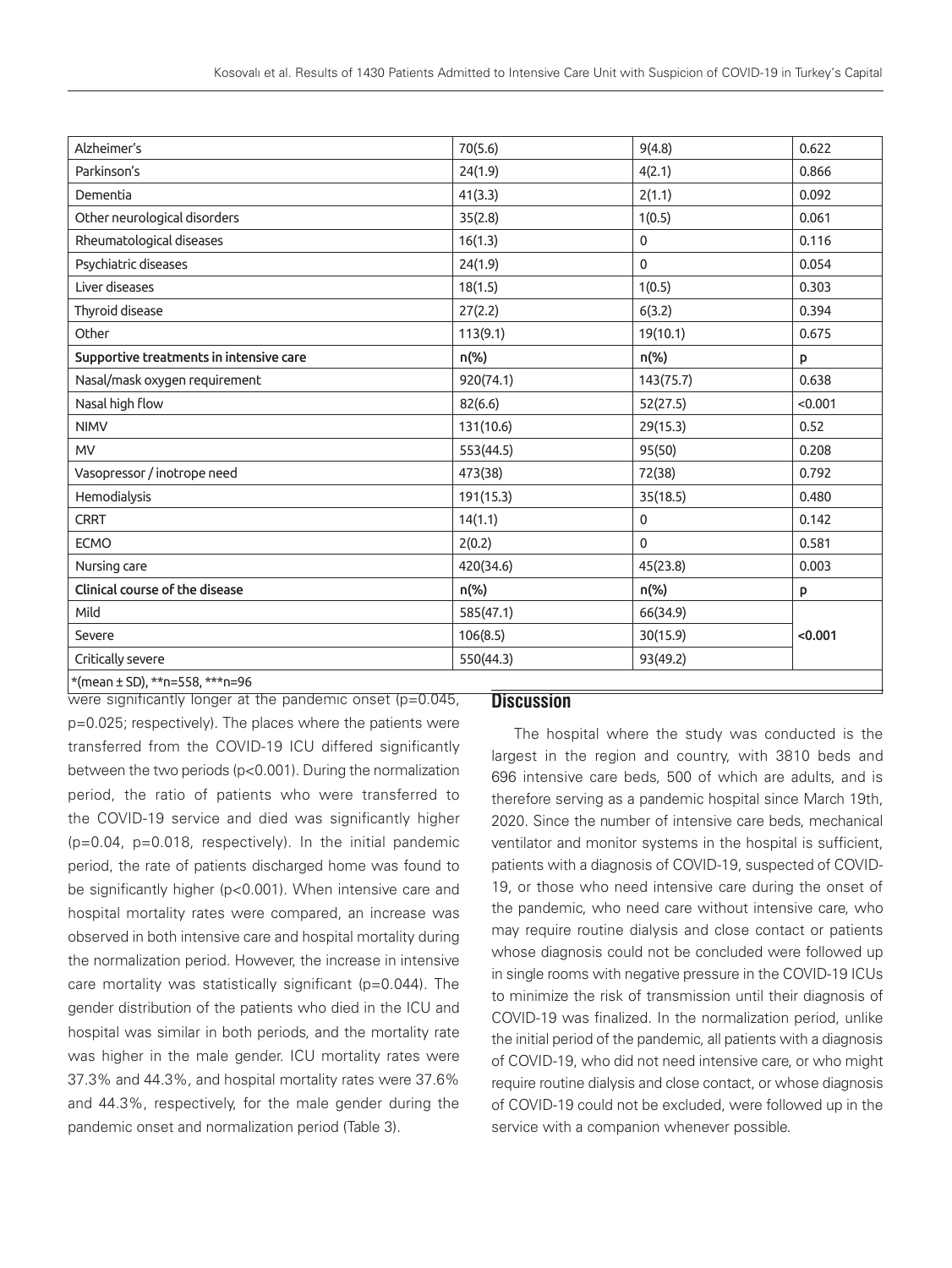In order to meet the increasing need for intensive care beds in China, where the pandemic first emerged, and then in Italy, which has become the center of the pandemic in Europe, new regulations have been made to increase the intensive care bed capacity (8,9,10). On the dates of this study, there was no need to create new intensive care areas in our hospital. The existing ICUs were sufficient to meet the need. However, branch ICUs such as neurology, neurosurgery, and general surgery also accepted COVID-19 patients, as did general ICUs under the leadership of the intensive care clinic. In the initial period of the pandemic, a maximum of 30 patients were admitted to ICU per day, and according to the second algorithm changed after the start of the normalization process, a maximum of 10 patients were admitted to ICUs per day. The difference may be the decrease in the number of newly diagnosed patients during the normalization period, the increased inexperience and the difference in the algorithms applied accordingly, namely the decrease in the acceptance of care patients and dialysis patients who do not need intensive care.

In the literature, there are two studies reported from England and Brazil comparing COVID-19 and non-COVID-19 patient data (10,11). In both studies, the non-COVID-19 patient group was formed from patient data from the prepandemic period. In the study reported from England, the data was obtained from intensive care patients between 2017-2019, and in the study in Brazil, data of patients in the ICU in 2019. The present study, however, it differs from other studies in that all patient data belong to non-COVID-19 patients followed in the ICU during the pandemic period. In a study from Brazil, the mean age of non-COVID-19 patients (72.36) was higher than that of COVID-19 patients (65.19), similar to the data of our study (12). Although not statistically significant, in our study, the male gender was higher in both the COVID-19 and non-COVID-19 groups, similar to the results of the other two studies (10,11). It has been emphasized in other studies that the male gender is more frequent among COVID-19 patients admitted to the ICU (12,13,14). The first three most common symptoms in patients in the COVID-19 group were dyspnea, fever and cough, similar to previous studies (13,14,15,16). Considering that the disease is transmitted by airborne transmission, contact is an important factor in the spread of the disease, and accordingly, the contact rate was higher in the COVID-19 group (17). The symptoms specified under the heading of other symptoms, which are not symptoms of COVID-19 but can also be seen in COVID-19 patients due to other comorbidities in the patients, were also higher in the non-COVID-19 group as expected. Hypertension and diabetes were the two most common comorbidities in all patients and the COVID-19 group, similar to the results of other studies (18,19,20). While there was no statistical difference in the frequency of hypertension and diabetes between the COVID-19 and non-COVID-19 groups, the comorbidity group with all malignancies, regardless of hematological or solid malignancy, was significantly more common in non-COVID-19 patients, and the results were similar in Brazil (11). In addition, it has been shown that comorbidities such as hematological malignancy, immunocompromised and metastatic disease are more common in the non-COVID-19 group (10).

The ground-glass density appearance, one of the thoracic CT radiological findings of COVID-19, is not specific to COVID-19 and can also be seen on thorax CT of patients with loading findings due to heart failure or pulmonary edema (21). However, it should be kept in mind that signs of failure due to cardiac involvement may also develop in COVID-19 (22). Due to the similarity of COVID-19 with thoracic CT findings, patients who applied to the hospital with pulmonary edema or heart failure findings and needed intensive care during the pandemic period were followed in the ICU until COVID-19 was ruled out. Therefore, we believe that congestive heart failure is significantly higher in the non-COVID-19 group. Similarly, nursing care patients were admitted to intensive care until the diagnosis of COVID-19 was confirmed or ruled out. Since there may be comorbidities such as previous cerebrovascular disease (CVD), and other neurological diseases in patients who need nursing care. These comorbidities were significantly higher in the non-COVID-19 group.

Rheumatological diseases were also significantly higher in the non-COVID-19 group. Although it is difficult to evaluate due to the low number of cases with rheumatological diseases, it may be because corticosteroids or other antiinflammatory drugs, which are used in the treatment of rheumatological diseases are also included in the COVID-19 treatment guide, or people with the rheumatological disease who use these drugs need less intensive care when they get COVID-19. However, these assumptions are all separate research topics (23-25) .

HFO and NIMV applications in intensive care are among the treatment methods used in hypoxic respiratory failure.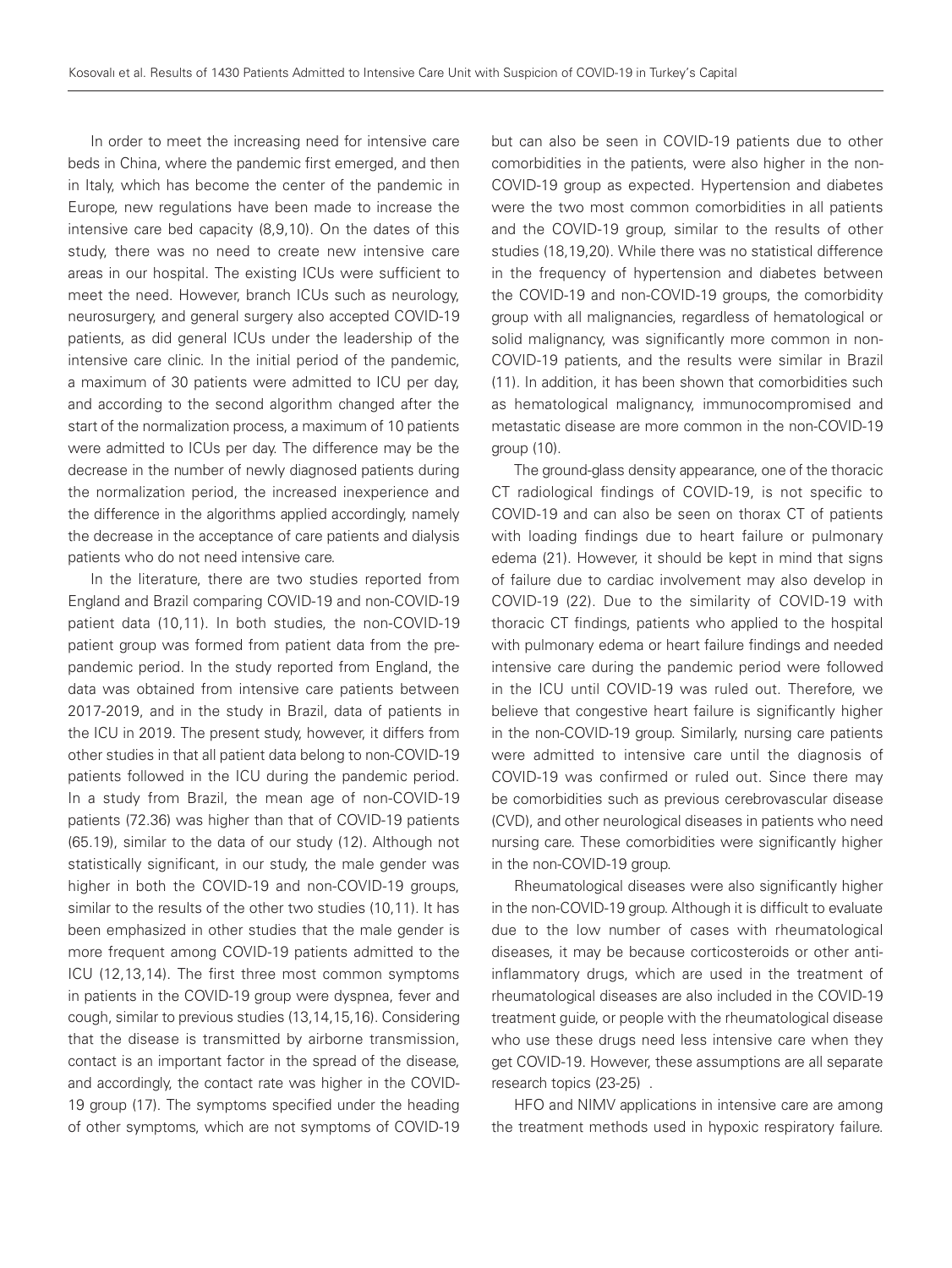In the COVID-19 group, which revealed hypoxemia and progressed from respiratory failure to ARDS, the need for nasal/mask oxygen, HFO, and NIMV was higher since respiratory failure was prominent, similar to the results of the other study (11). In addition, the duration of MV was longer in the COVID-19 group, similar to the study in Brazil (10). The mean APACHE-II score (17.49) of the COVID-19 patient group was similar to the APACHE-II score (score 18) of the study reported from Canada (25). In a study in England, the APACHE-II score was similar between the COVID-19 and non-COVID-19 groups as in our study, and the most frequent admission to the ICU was from the wards (10). In this study, a large proportion of all COVID-19 and non-COVID-19 patients were admitted to the ICU primarily from the emergency department and the second most common from the COVID-19 services. The number of patients admitted to the ICU from the pandemic wards in the COVID-19 group is higher than the non-COVID-19 group. It can be explained by the fact that patients diagnosis with the COVID-19 are more stable on admission and are hospitalized inwards first. Then the respiratory failure progresses rapidly and they require intensive care. The rate of COVID-19 and non-COVID-19 patients admitted from other centers was higher than the UK data which can be explained by the fact that the hospital where our study was conducted was a pandemic hospital with higher intensive care bed capacity (10). Similar to other studies, the total hospital and total ICU length of stay were longer in the COVID-19 group than in the non-COVID-19 group which can be explained because COVID-19 is a complex disease with multisystem involvement as well as respiratory failure. (10,11).

Advanced age and male gender are risk factors for mortality in COVID-19 (12,16,26,27). Consistent with the data from the literature, the mean age of the patient group who died from COVID-19 was higher and the male sex ratio was higher, although not significant. Although dyspnea, the main symptom of respiratory failure, was not significant, the need for supportive treatment methods in the ICU was higher as it was more common in the COVID-19 dying group. In patients who need IMV due to respiratory failure due to COVID-19 and ARDS, weaning from MV may be prolonged concerning the recovery time of other organ failures that may develop during the follow-up of ARDS. Consistent with a previous study, the duration of stay in MV was longer (14). The need for vasopressor/inotrope, hemodialysis, and CRRT, which show progression to shock and organ failure, and are

the symptoms of the the disease's poor prognosis during intensive care follow-up, was higher in the COVID-19 dying group, similar to previous studies (13,17). The APACHE-II score, an indicator of mortality and is the most important parameter related to mortality in intensive care studies, was significantly higher in the COVID-19 dying group than the COVID-19 surviving group (10). In the surviving COVID-19 group, the number of patients admitted from the wards was higher. In other words, the survival of patients admitted from the service was higher. Since treatments can be started in the ward before intensive care arises, the need for intensive care can be recognized early in the warding process, leading to faster intensive care support treatments. In our hospital, HFO and/or NIMV treatments are primarily applied in ICUs. Patients with deep hypoxemia and increased oxygen demand may be taken from the ward to the ICU and immediately initiating treatments such as HFO and/or NIMV in addition to their medical treatments may have increased survival. Similar to previous studies, the total hospital stay in the COVID-19 surviving group was extended than the COVID-19 dying group (10,11,14). The fact that the duration of stay in the MV in the COVID-19 surviving group is longer than in the dying group, consistent with other studies, may be related to the long and challenging recovery process of ARDS (14). When the characteristics of the patients admitted to the ICU during the onset of the pandemic and the normalization period in our hospital were compared, there was no significant difference between the demographic characteristics, APACHE-II score, and comorbidities other than asthma. However, during the normalization period more patients with a confirmed diagnosis of COVID-19 were admitted to the ICU due to the change in the hospital intensive care admission algorithm. In addition, the reasons why the contact history, which is one of the most important factors in the spread of the disease, is more frequent during the normalization period, can be due to the algorithm change, admission of the patients diagnosed with COVID-19, not the suspicious ones, to the ICU, or the society not complying with the rules like stretching the hygiene rules, mask and distance, depending on the wrong perception of normalization. The rate of symptoms such as other disease symptoms and signs of neurological diseases such as loss of strength was also higher in the initial period of the pandemic. The admission of nursing care patients to the ICU during the initial period of the pandemic, as required by the algorithm, may have led to the detection of symptoms such as loss of strength that are already present in these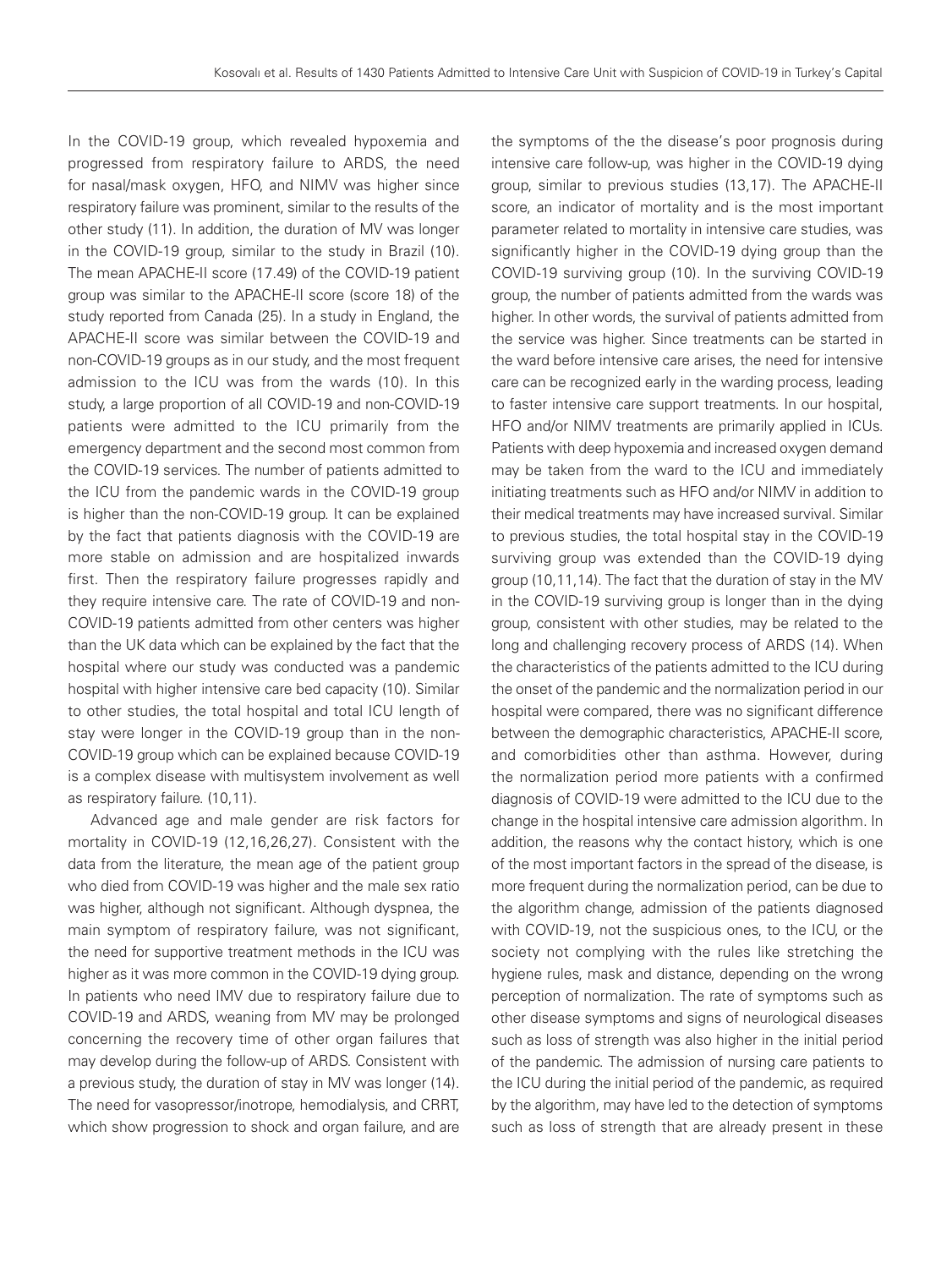patients more frequently.

About 2.5 months after the pandemic started in the world, we encountered COVID-19 for the first time. Even if we closely follow the countries's experiences before us, it was not as easy to implement in practice as in theory. The number of deaths announced from various parts of the world in the media and social media related to the highly contagious COVID-19 and increasing day by day has led everyone to approach the disease cautiously. At the beginning of the pandemic, the ministry of health tried to set goals for making correct diagnosis, preventing the spread of the disease, and using hospital resources effectively and correctly. In line with these goals, all suspected COVID-19 cases were tried to be followed and treated by the determined algorithm. Again in this period, in order to respond to the increasing number of patients, arrangements were required in services, laboratories, other units, and ICUs. For example, at the beginning of the pandemic, PCR tests were performed in the out-of-hospital Public Health Center and mostly resulted in ≥48 hours. However, now PCR tests can also be studied in our hospital and can be concluded in a short time, such as 6-8 hours. Thus, the diagnosis of COVID-19 of patients was confirmed faster. We assume these arrangements worked out, taking the higher rate of PCR-positive patients in the normalization period into account. Although PCR is a valuable test for COVID-19, it may sometimes be insufficient to diagnose of the disease and may need confirmation by retesting clinical examination or radiological findings (28). Therefore, the diagnosis of COVID-19 cannot be definitively excluded in cases with negative PCR results (29).

Thoracic CT is important in diagnosing of patients with moderate to severe respiratory failure whose clinical and laboratory findings are compatible with COVID-19 but have a negative PCR test (29). We believe that as radiologists become more familiar with the thoracic CT findings of COVID-19 over time, they can provide clinicians with more precise information about the presence or absence of COVID-19. The fact that the experience of physicians increased on COVID-19 during the normalization period and their knowledge in the light of new studies in the literature can be the reason for the lower rate of patients diagnosed with COVID-19 with radiological findings during the normalization period. It should also be kept in mind that the total number of HFO devices in our hospital was lower than the normalization period in the first days of the pandemic. As the awareness of patients benefiting from HFO increased, new HFO devices were procured (30). While the first reason for using more HFOs during the normalization period is more HFO devices, the second reason can be explained by the fact that more COVID-19 patients with respiratory failure were admitted to the ICU during this period the effectiveness of HFO treatment in COVID-19 was noticed.

This hospital, which has the highest intensive care bed capacity in the region and the country, has enabled patients with suspected COVID-19 at the beginning of the pandemic period and need the care to be followed up and treated in the ICU until the diagnosis of COVID-19 is confirmed. During the normalization period, the diagnosis was accelerated with earlier PCR results, and patients in need of care were admitted to appropriate services according to test results and radiology findings. This way, the disease transmission from patients to their relatives or among other health workers was minimized. Thus, the use of COVID-19 ICU beds became more effective.

In both periods, the most frequent admission to the ICU was from the emergency department, but this rate was higher in the first period than the normalization period. One of the reasons for this is that, as mentioned above, all patients, including COVID-19 suspected care patients and dialysis patients, were admitted to the ICU during the onset of the pandemic. Another reason for the high number of patients coming directly from the emergency department to the ICU in the early period may be the delay in admission to the hospital, and the increased need for intensive care due to the poor knowledge of the disease and its symptoms. Since such cases were higher in the initial period, admission to the emergency room increased rapidly. In order to reduce the patient load in the emergency room, critically ill patients were followed up in the COVID-19 ICUs until COVID-19 was excluded. The high admission rates of patients from pandemic services during the normalization period were no longer because of suspected patients with COVID-19 but rather the admission of patients who needed intensive care and were diagnosed with COVID-19 while being followed in the services to the ICU. Again, during the normalization period, patient admission from other centers to the ICU was more frequent. It may be because the hospital is the central pandemic hospital in the city, and patients diagnosed with COVID-19 are primarily directed here from other centers. The intensive care capacities of other hospitals were less. The reason why patients were hospitalized longer in the initial period of the pandemic in the COVID-19 ICU was that even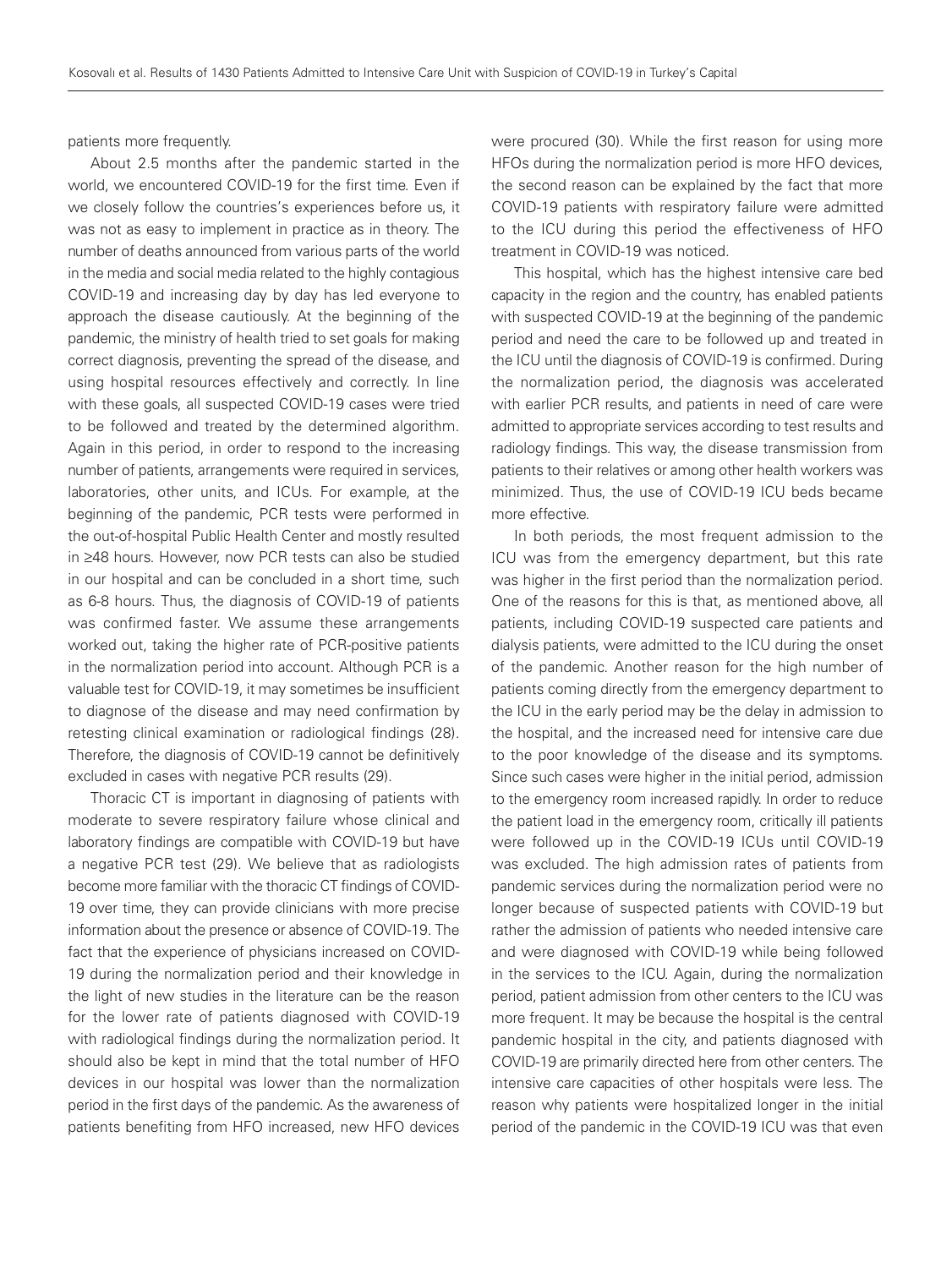if the PCR tests of the patients who needed care became negative, the patients could be sent to their homes or outof-hospital care centers after the 14-day isolation period was completed in the ICU in line with the recommendation of the infectious diseases. Again, patients who were transferred from the ICU to the COVID-19 ward were discharged after completing their isolation period in the hospital. After the treatment of COVID-19 patients in the ICU was completed, the patients who did not need intensive care were either discharged home or transferred to the COVID-19 or non-COVID-19 services according to the discharge algorithm from the ICU. Those who continued to need intensive care were transferred to the non-COVID-19 ICU in or out of hospital. We believe that the high rate of discharge home from the ICU during the onset of the pandemic was because the patients were completing the hospitalization period in intensive care. Because in this period, as mentioned before, these patients completed their isolation period in the ICU and were discharged home from the ICU. On the other hand, the rate of patients transferred to the COVID-19 services during the normalization period was higher. In this normalization period, the clinical course of the patients more severe. The need for HFO, NIMV, MV was higher because they care and dialysis patients who do not need intensive care were not followed up in the ICU, and the rate of patients diagnosed with COVID-19 in the ICUs was higher. Patients who did not require these treatments were followed up in the ward for nasal oxygen or other treatments for a while. It may be that the mortality is higher during the normalization period, the rate of COVID-19 patients is higher in the normalization period compared to the onset of the pandemic, and the mortality rate in COVID-19 patients is higher than in non-COVID-19 patients. The limitation of our study is that it is retrospective.

As a result, the initial period of the pandemic was spent understanding COVID-19, which entered our lives as an unknown. At the same time, it was a guiding period for us to treat patients more effectively while protecting the community and healthcare professionals. Thanks to this knowledge and skill gained, systemic changes were made that could benefit patients during and after the normalization period. This hospital continues to be a pandemic hospital. The superiority of our study to other studies is that it is single-centered, the number of patients is higher, and patients were admitted to 14 ICUs with the same algorithm. There are studies in the literature on COVID-19 patients followed in the intensive care unit, where the number of patients is higher than our study, but these are generally multicenter studies. Although ICU indication criteria have been determined in the literature, these criteria may change in favor of the general health policy in exceptional cases such as pandemics, depending on the intensive care bed capacity, the number of intensive care doctors, nurses, and auxiliary personnel, and the adequacy of other devices such as MV, monitor. We believe that intensive care is used safely and effectively for patients, healthcare professionals, and society with the algorithms applied. Another feature of this study that differs from other studies is that it compares COVID-19 and non-COVID-19 patients admitted to the ICU during the pandemic period.

**Ethics** 

Ethics Committee Approval: After the ethics committee's approval (Ethics committee no: E1-20-527), all patients aged 18 years and older who were followed up in 14 COVID-19 ICUs between 19 March and 10 July 2020 were included in the study.

Informed Consent: Retrospective study.

Peer-review: Externally peer-reviewed.

#### Authorship Contributions

Surgical and Medical Practices: B.D.K., G.M.K., N.M.M., I.Ö.T., Concept: B.D.K., N.M.M., I.Ö.T., Design: B.D.K., N.M.M., I.Ö.T., Data Collection or Processing: B.D.K., G.M.K., Analysis or Interpretation: B.D.K., N.M.M., T.T.P., Ö.B.S., Literature Search: B.D.K., T.T.P., Writing: B.D.K., T.T.P., Ö.B.S.

**Conflict of Interest:** No conflict of interest was declared by the authors.

Financial Disclosure: The authors declared that this study received no financial support.

#### **References**

- 1. Last JM: A dictionary of epidemiology, 4th edition. Oxford University Press, New York; 2001.
- 2. Republic Of Turkey Ministry Covıd-19 Information Page [serial online] 2020 Available froms URL https://covid19.saglik.gov.tr
- 3. Phua J, Weng L, Ling L, et al. Intensive care management of coronavirus disease 2019 (COVID-19): challenges and recommendations. Lancet Respir Med 2020;8(5):506-517.
- 4. Hosseini ES, Kashania NR, Nikzad H, et al. The novel Coronavirus Disease-2019 (COVID-19): Mechanism of action, detection and recent therapeutic strategies. Virology 2020;551:1-9.
- 5. Arentz M, Yim E, Klaff L, et al. Characteristics and Outcomes of 21 Critically Ill Patients With COVID-19 in Washington State. JAMA 2020;323(16):1612–1614.
- 6. Suleyman G, Fadel RA, Malette KM, et al. Clinical Characteristics and Morbidity Associated With Coronavirus Disease 2019 in a